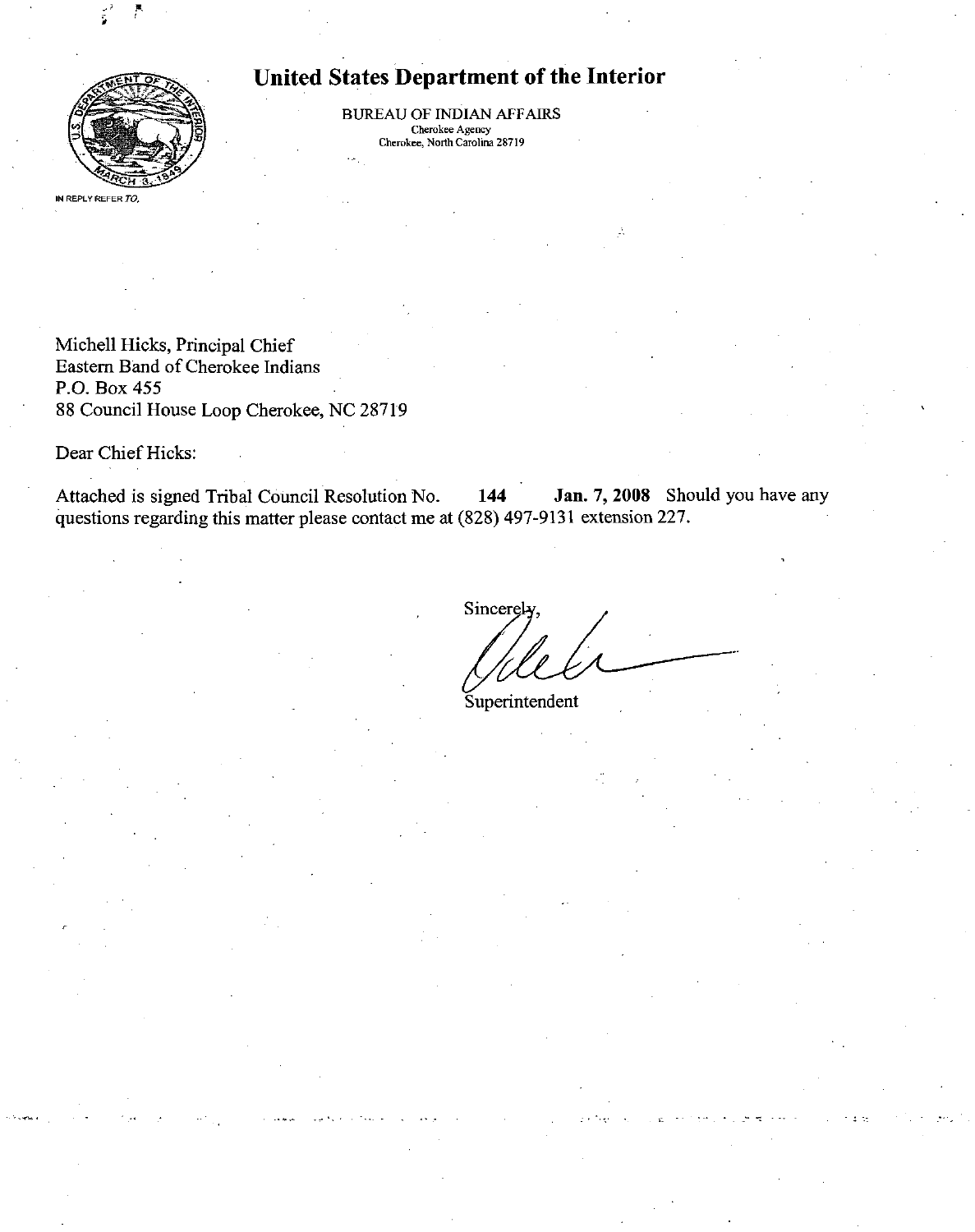PASSED

Cherokee Council House Cherokee, Qualla Boundary (NC)

Date: **JAN 0 7 2008** 

# RESOLUTION NO.  $144$  (2008)

- WHEREAS, the Eastem Band of Cherokee Indians has the sovereign authority to exclude persons from lands of the Eastem Band in order to protect the integrity, law and order on Tribal lands and territory or the welfare of the members of the Tribe; and
- WHEREAS, the Tribal Council has codified its authority to exclude persons from the lands of the Eastern Band at Chapter 2 of the Cherokee Code; and
- WHEREAS, exclusion authority allows for issuance of a Writ of Temporary Exclusion for drug offences, all of which are deemed to be a threat to the integrity, law and order on Tribal lands and territory or the welfare of its members; and
- WHEREAS, a Writ of Temporary Exclusion was issued upon Isaac Ishmail Rivers; and
- WHEREAS, Isaac Ishmail Rivers is not a member of the Eastem Band of Cherokee Indians and is currently entering or residing on Tribal lands; and
- WHEREAS, Tribal Council has good reason to believe that Isaac Ishmail Rivers is a threat to the integrity, law and order on Tribal lands and territory or the welfare of its members by engaging in certain conduct, examples of such conduct are attached to this Resolution as an exhibit; and
- WHEREAS, Tribal Council believes that the threat to this Tribe will diminish if Isaac Ishmail Rivers is not allowed to remain on lands owned by or held in tmst for the Eastem Band of Cherokee Indians.
- NOW THEREFORE, BE IT RESOLVED by the Tribal Council, in Council assembled, with a quorum present and with the number of votes required by Tribal law that Isaac Ishmail Rivers is hereby permanently excluded from all Tribal lands and IS HEREBY NOTIFIED AND ORDERED TO VACATE ALL TRIBAL LANDS and to remove all personal property from Tribal lands within 48 hours from the date this resolution is ratified. Any personal property remaining on Tribal lands after that period shall become the property of the Tribe.

 $\mathbf{l}$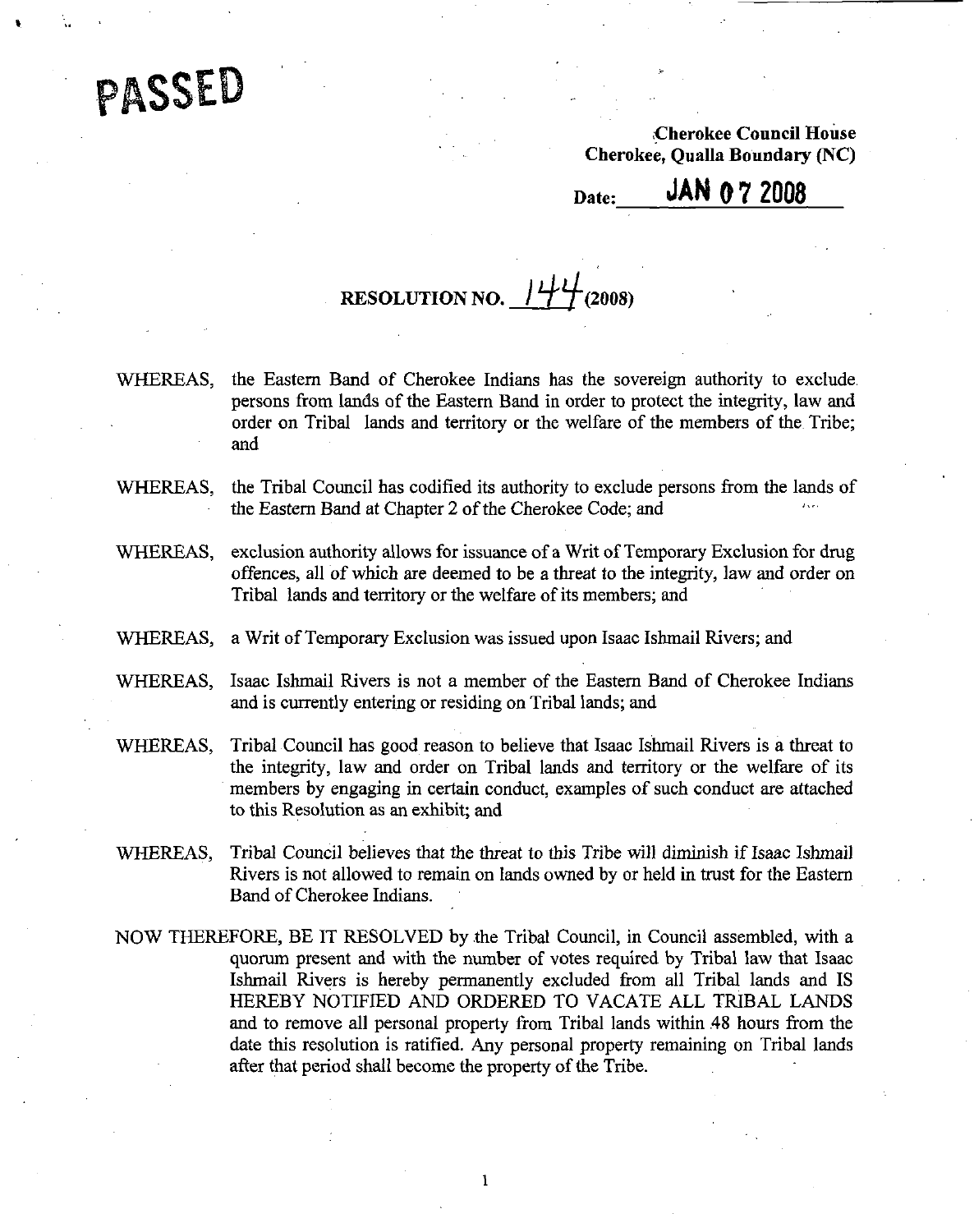- BE IT FURTHER RESOLVED that if Isaac Ishmail Rivers is found on Tribal lands at any time after the effective date of this resolution he shall be in violation of Tribal law and of a lawful order of Tribal Council and a law enforcement officer shall arrest him and take other appropriate legal action against him.
- BE IT FURTHER RESOLVED that this exclusion prohibits Isaac Ishmail Rivers from entering on or being present on Tribal lands for any purpose EXCEPT AS REQUIRED BY A SUBPOENA issued by the Cherokee Tribal Court or an officer of the Tribe with authority to issue subpoenas.
- BE IT FINALLY RESOLVED that this resolution shall be effective upon ratification by the Principal Chief

Submitted by: the Office of the Attorney General pursuant to Cherokee Code  $\S$ 2-9(a)(6) and (f).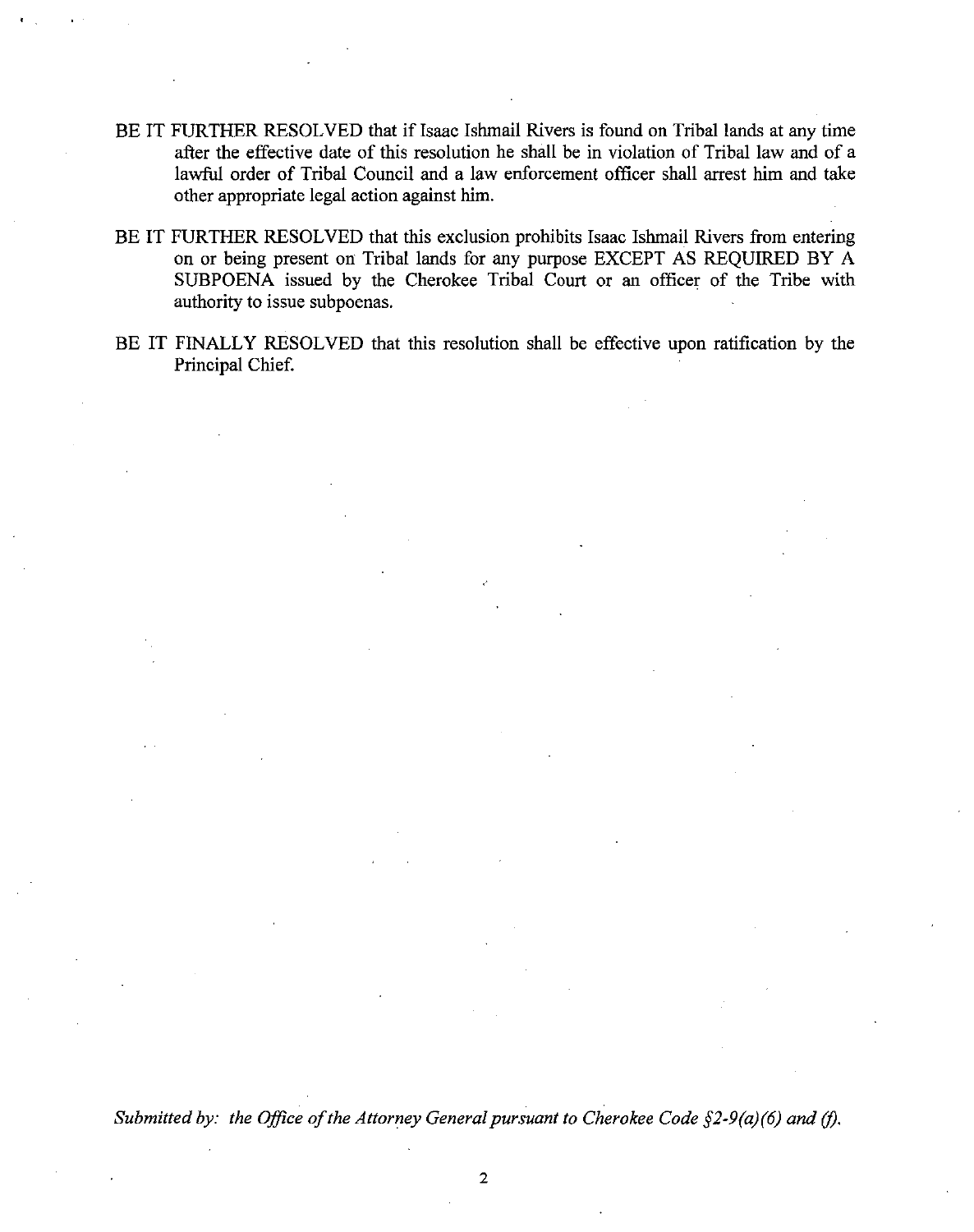|                                                                                                                                                               |                                                      |                                                                                                                                                                                                                                                           | EBCI                                 |                                  |                                           |                                                |
|---------------------------------------------------------------------------------------------------------------------------------------------------------------|------------------------------------------------------|-----------------------------------------------------------------------------------------------------------------------------------------------------------------------------------------------------------------------------------------------------------|--------------------------------------|----------------------------------|-------------------------------------------|------------------------------------------------|
|                                                                                                                                                               |                                                      |                                                                                                                                                                                                                                                           | <b>CHEROKEE TRIBAL COURT</b>         |                                  | Date and Time of Application              |                                                |
| <b>EASTERN BAND OF CHEROKEE INDIANS</b>                                                                                                                       |                                                      |                                                                                                                                                                                                                                                           |                                      |                                  | 12.25.07                                  | 8:45A                                          |
| Tribal Council                                                                                                                                                |                                                      |                                                                                                                                                                                                                                                           | DATE: $2501$ TIME: $95$              |                                  |                                           |                                                |
|                                                                                                                                                               |                                                      | <b>EASTERN BAND OF CHEROKEE INDIANS VERSUS GISTRATE.</b>                                                                                                                                                                                                  |                                      |                                  |                                           |                                                |
| Name of Individual                                                                                                                                            |                                                      | <b>Nep-Member</b>                                                                                                                                                                                                                                         |                                      |                                  |                                           |                                                |
|                                                                                                                                                               | T. vers                                              | Yes                                                                                                                                                                                                                                                       | .No                                  |                                  | E A <b>B</b> LICATION FOR WRIT OF         |                                                |
| ≺асе                                                                                                                                                          | Sex                                                  | DOB.                                                                                                                                                                                                                                                      |                                      |                                  | <b>TEMPORARY EMERGENCY EXCLUSION</b>      |                                                |
|                                                                                                                                                               |                                                      | 1-71 - 197                                                                                                                                                                                                                                                |                                      |                                  |                                           |                                                |
| Lozation of Incident                                                                                                                                          |                                                      |                                                                                                                                                                                                                                                           | Date of Incident<br>$2 - 25$<br>- 07 |                                  | Time of Incident.<br>06'I T ar            | <b>CIPD Case Number</b>                        |
| T<br>I, the undersigned, upon information and belief, allege that on or about the date of offense shown and in the location named above, the non-             |                                                      |                                                                                                                                                                                                                                                           |                                      |                                  |                                           |                                                |
| member individual named above did commit a Drug Offense, as defined in C.C. §2-9, and thereby constitutes a treat to the integrity and law                    |                                                      |                                                                                                                                                                                                                                                           |                                      |                                  |                                           |                                                |
| and order on Tribal lands of the Eastern Band of Cherokee Indians and territory or welfare of its members, by:                                                |                                                      | YC.C. 14-95.5(a)] Possessing a controlled substance classified in schedule   Description of substance (Kind, Quantity)                                                                                                                                    |                                      |                                  |                                           |                                                |
|                                                                                                                                                               | 1/II, IV, and V, specifically                        |                                                                                                                                                                                                                                                           |                                      | (DCLAP                           |                                           |                                                |
|                                                                                                                                                               |                                                      | [C.C. 14-95.5(b)] Possessing a controlled substance, specifically more than one-half once of marijuana or more than one-twentieth of<br>an once of hasish (Aggravated Possession of Marijuana).                                                           |                                      |                                  |                                           |                                                |
| $[C.C. 14-95.5(c)]$                                                                                                                                           |                                                      | Possessing a controlled substance, specifically less than one-half once of marijuana or less than one-twentieth of an                                                                                                                                     |                                      |                                  |                                           |                                                |
|                                                                                                                                                               |                                                      | once of hasish (Simple Possession of Marijuana). MUST HAVE AGGRAVATING FACTORS                                                                                                                                                                            |                                      |                                  |                                           |                                                |
|                                                                                                                                                               |                                                      | [C.C. 14-95.6(b)] $\Box$ Manufacturing $\Box$ Selling or delivering $\Box$ Possessing<br>with intent to sell or deliver a controlled substance                                                                                                            |                                      |                                  | Description of substance (Kind, Quantity) |                                                |
|                                                                                                                                                               |                                                      | classified in schedule I, II, III, IV, and V, specifically                                                                                                                                                                                                |                                      |                                  |                                           |                                                |
|                                                                                                                                                               | in schedule VI.                                      | [C.C. 14-95.6(c)] □ Manufacturing □ Selling or delivering □ Possessing with intent to sell or deliver a controlled substance classified                                                                                                                   |                                      |                                  |                                           |                                                |
|                                                                                                                                                               | [C.C. 14-95.6(d)] Manufacturing Methamphetamine.     |                                                                                                                                                                                                                                                           |                                      |                                  |                                           |                                                |
|                                                                                                                                                               |                                                      | [C.C. 14-95.7] □ Manufacturing □ Selling or delivering □ Possessing with intent to sell or deliver a counterfeit controlled substance.                                                                                                                    |                                      |                                  |                                           |                                                |
| [C.C. 14-95.8(a)] Possessing an immediate precursor chemical with intent to manufacture a controlled substance; or possess or                                 |                                                      |                                                                                                                                                                                                                                                           |                                      |                                  |                                           |                                                |
|                                                                                                                                                               |                                                      |                                                                                                                                                                                                                                                           |                                      |                                  |                                           |                                                |
|                                                                                                                                                               |                                                      | distribute an immediate precursor chemical knowing or having a reasonable cause, to believe that the immediate                                                                                                                                            |                                      |                                  |                                           |                                                |
| $[C.C. 14-95.8(b)]$                                                                                                                                           |                                                      | precursor chemical will be used to manufacture a controlled substance.<br>Possessing an immediate precursor chemical with intent to manufacture methamphetamine; or possess or distribute                                                                 |                                      |                                  |                                           |                                                |
|                                                                                                                                                               |                                                      | an immediate precursor chemical knowing or having a reasonable cause, to believe that the immediate precursor                                                                                                                                             |                                      |                                  |                                           |                                                |
|                                                                                                                                                               |                                                      | chemical will be used to manufacture methamphetamine.<br>[C.C. 14-95.8(d)] Possessing a seed or ripened ovule of gymnosperm or angiosperm which can be used to produce any controlled                                                                     |                                      |                                  |                                           |                                                |
|                                                                                                                                                               | substance                                            |                                                                                                                                                                                                                                                           |                                      |                                  |                                           |                                                |
| ◯ [C.C. 14-95.9] ◯ Trafficking in Marijuana ◯ Trafficking in Methaqualone ◯ Trafficking in Cocaine ◯ Trafficking in Methamphetamine/                          |                                                      |                                                                                                                                                                                                                                                           |                                      |                                  |                                           |                                                |
|                                                                                                                                                               |                                                      | Amphetamine □ Trafficking in Opiate/ Heroin □ Trafficking in Lysergic Acid Diethylamide □ Trafficking in MDA/MDMA<br>[C.C. 14-95.10] Transporting, carrying, or otherwise causing, assisting, or providing for the importation of controlled substance or |                                      |                                  |                                           |                                                |
|                                                                                                                                                               |                                                      | immediate precursor chemical into the territory of the Eastern Band of Cherokee Indians                                                                                                                                                                   |                                      |                                  |                                           |                                                |
|                                                                                                                                                               |                                                      | [C.C. 14-95.11(c)] Using, possessing with intent to use drug paraphernalia MUST HAVE AGGRAVATING FACTORS<br>[C.C. 14-95.11(d)] Delivering, possessing with intent to deliver, or manufacture with intent to deliver drug paraphernalia                    |                                      |                                  |                                           |                                                |
|                                                                                                                                                               |                                                      | [C.C. 14-95.11(f)] Advertising drug paraphernalia MUST HAVE AGGRAVATING FACTORS                                                                                                                                                                           |                                      |                                  |                                           |                                                |
|                                                                                                                                                               |                                                      |                                                                                                                                                                                                                                                           | <b>AGGREVATING FACTORS</b>           |                                  |                                           |                                                |
| [C.C. 14-95.22] Prior convictions                                                                                                                             |                                                      |                                                                                                                                                                                                                                                           |                                      |                                  |                                           |                                                |
|                                                                                                                                                               |                                                      | [C.C. 14-95.23(a)] Sale or delivery of controlled substance to person under 16 years of age or a pregnant female<br>[C.C. 14-95.23(b)] Delivery of drug paraphernalia to a person under 16 years of age                                                   |                                      |                                  |                                           |                                                |
|                                                                                                                                                               |                                                      | [C.C. 14-95.23(c)] Purchase or receive controlled substance from minor 16 years of age or younger                                                                                                                                                         |                                      |                                  |                                           |                                                |
|                                                                                                                                                               | [C.C. 14-95.23(d)] Offense committed while pregnant  |                                                                                                                                                                                                                                                           |                                      |                                  |                                           |                                                |
|                                                                                                                                                               |                                                      | [C.C. 14-95.23(e)] Sale or delivery on property used for a school, day care center, playground, or community building or within 300 feet<br>of the boundary of real property used for a school, day care center, playground, or community building        |                                      |                                  |                                           |                                                |
|                                                                                                                                                               |                                                      | [C.C. 14-95.23(f)] Possess on property used for a school, day care center, playground, or community building or within 300 feet of the                                                                                                                    |                                      |                                  |                                           |                                                |
|                                                                                                                                                               |                                                      | boundary of real property used for a school, day care center, playground, or community building                                                                                                                                                           |                                      |                                  |                                           |                                                |
|                                                                                                                                                               |                                                      | [C.C. 14-95.23(g)] Sale or Delivery in the primary residence of a child 13 years of age or younger                                                                                                                                                        |                                      |                                  |                                           |                                                |
| $\llbracket\ldots\rrbracket$ [C.C. 14-95.23(h)] Possession in the primary residence of a child 13 years of age or younger.                                    |                                                      | [C.C. 14-95.23(i)] Sale or Delivery in the sensory perception of a child 13 years of age or younger                                                                                                                                                       |                                      |                                  |                                           |                                                |
|                                                                                                                                                               |                                                      | [C.C. 14-95.23(j)] Possession in the sensory perception of a child 13 years of age or younger                                                                                                                                                             |                                      |                                  |                                           |                                                |
|                                                                                                                                                               | [C.C. 14-95.24] Possession of gun at time of offense | [C.C. 14-95.23(k)] Possession or Sale or Delivery in the sensory perception or dwelling of a child between 13 and 16.                                                                                                                                     |                                      |                                  |                                           |                                                |
| I certify that I am a Law Enforcement Officer with the responsibility of enforcing                                                                            |                                                      |                                                                                                                                                                                                                                                           |                                      |                                  | <b>Official's Certification</b>           |                                                |
| Cherokee Law, I have read the above statement, and I verify that the facts set<br>forth in this application are true and correct to the best of my knowledge. |                                                      |                                                                                                                                                                                                                                                           |                                      |                                  | Sworn and Subscribed before me this day.  | ାର ସେ ବର୍ତ୍ତିକୁ କାର୍ଯ୍ୟ ପ୍ରାୟ ପ୍ରାୟ ହେବା ପ୍ରକା |
| Date                                                                                                                                                          |                                                      | Name of Law Enforgement Officer   Signalyre of Law Enforcement Officer                                                                                                                                                                                    |                                      | Signature of Designated Official |                                           | Date                                           |
| TC-001, TEMP MEW 03/07                                                                                                                                        |                                                      |                                                                                                                                                                                                                                                           |                                      |                                  | heargich                                  |                                                |

|  |  |  | © 2007 The Cherokee Court |
|--|--|--|---------------------------|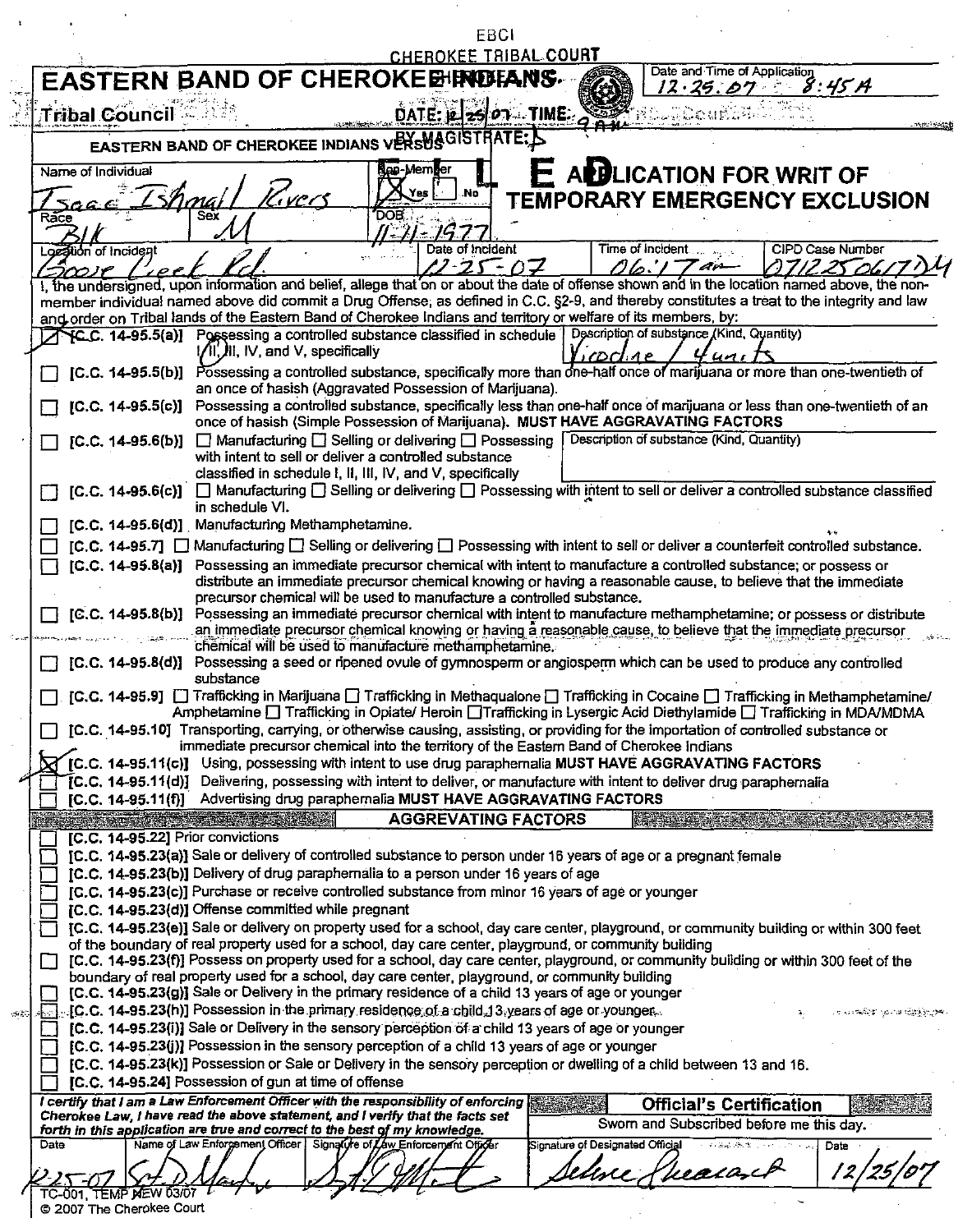|                                                                                                                                                                                                                                                                                                                                                                                                                                                                                                                                                                                                                                                                                         |                                                   |                    | EBCI                               |                               |                                     |                  |
|-----------------------------------------------------------------------------------------------------------------------------------------------------------------------------------------------------------------------------------------------------------------------------------------------------------------------------------------------------------------------------------------------------------------------------------------------------------------------------------------------------------------------------------------------------------------------------------------------------------------------------------------------------------------------------------------|---------------------------------------------------|--------------------|------------------------------------|-------------------------------|-------------------------------------|------------------|
| <b>EASTERN BAND OF CHEROKEE INDIANS.C.</b>                                                                                                                                                                                                                                                                                                                                                                                                                                                                                                                                                                                                                                              |                                                   |                    | CHEROKEE TRIBAL COURT              |                               | Writ Application No (if applicable) |                  |
|                                                                                                                                                                                                                                                                                                                                                                                                                                                                                                                                                                                                                                                                                         |                                                   |                    |                                    |                               | $12.25.07 - 8.45A$                  |                  |
| Tribal Council Malach assess                                                                                                                                                                                                                                                                                                                                                                                                                                                                                                                                                                                                                                                            |                                                   | DATE: (2/25/07     | TIMEY                              |                               |                                     |                  |
|                                                                                                                                                                                                                                                                                                                                                                                                                                                                                                                                                                                                                                                                                         | EASTERN BAND OF CHEROKEE INDIANS VERBUSMAGISTRATE |                    |                                    |                               |                                     |                  |
| Name of Individual                                                                                                                                                                                                                                                                                                                                                                                                                                                                                                                                                                                                                                                                      |                                                   | <b>Yon Member</b>  |                                    |                               | <b>WRIT OF EMERGENCY</b>            |                  |
| $acF_{hm}$                                                                                                                                                                                                                                                                                                                                                                                                                                                                                                                                                                                                                                                                              |                                                   | <b>DOB</b>         |                                    | TEMPORARY EXCLUSION           |                                     |                  |
|                                                                                                                                                                                                                                                                                                                                                                                                                                                                                                                                                                                                                                                                                         |                                                   |                    |                                    |                               |                                     |                  |
|                                                                                                                                                                                                                                                                                                                                                                                                                                                                                                                                                                                                                                                                                         |                                                   |                    | <b>FINDINGS</b>                    |                               |                                     |                  |
| Logalion of incident                                                                                                                                                                                                                                                                                                                                                                                                                                                                                                                                                                                                                                                                    |                                                   |                    | Date of Incident                   | Time of Incident              |                                     | CIPD Case Number |
| $\sqrt{2}$                                                                                                                                                                                                                                                                                                                                                                                                                                                                                                                                                                                                                                                                              |                                                   |                    | 2・25=05                            |                               |                                     | 7122.57)6,       |
| I, the undersigned have reviewed the Application for Writ of Emergency Temporary Exclusion and have determined that probable cause<br>exists that on or about the date of offense shown and in the location named above, the non-member individual named above did commit a<br>Drug Offense, as defined in C.C. §2-9, and thereby constitutes a treat to the integrity and law and order on Tribal lands of the Eastern Band<br>of Cherokee Indians and territory or welfare of its members.                                                                                                                                                                                            |                                                   |                    |                                    |                               |                                     |                  |
| <b>Drug Statute</b>                                                                                                                                                                                                                                                                                                                                                                                                                                                                                                                                                                                                                                                                     | <b>Offense</b>                                    |                    |                                    |                               |                                     |                  |
| $cC$ $14-95.5(a)$                                                                                                                                                                                                                                                                                                                                                                                                                                                                                                                                                                                                                                                                       |                                                   |                    |                                    | Possessing a Control Subtance |                                     |                  |
|                                                                                                                                                                                                                                                                                                                                                                                                                                                                                                                                                                                                                                                                                         |                                                   |                    |                                    |                               |                                     |                  |
|                                                                                                                                                                                                                                                                                                                                                                                                                                                                                                                                                                                                                                                                                         |                                                   |                    |                                    |                               |                                     |                  |
|                                                                                                                                                                                                                                                                                                                                                                                                                                                                                                                                                                                                                                                                                         |                                                   |                    |                                    |                               |                                     |                  |
|                                                                                                                                                                                                                                                                                                                                                                                                                                                                                                                                                                                                                                                                                         |                                                   |                    |                                    |                               |                                     |                  |
|                                                                                                                                                                                                                                                                                                                                                                                                                                                                                                                                                                                                                                                                                         |                                                   |                    |                                    |                               |                                     |                  |
|                                                                                                                                                                                                                                                                                                                                                                                                                                                                                                                                                                                                                                                                                         |                                                   |                    |                                    |                               |                                     |                  |
| TO THE PERSON NAMED ABOVE                                                                                                                                                                                                                                                                                                                                                                                                                                                                                                                                                                                                                                                               |                                                   |                    | WRIT<br>الموارد والمتفهول ومعانيان |                               | かねんし けいさつ レーン                       |                  |
| Under the authority of the Laws of the Eastern Band of Cherokee Indians, you are ordered to leave the territorial jurisdiction of the<br>Eastern Band of Cherokee Indians and not to return until permitted by the Tribal Council of the Eastern Band of Cherokee Indians. This<br>application and Writ will be placed on the agenda of Tribal Council on the date and time showed below. You may appear at this hearing<br>where Tribal Council will review all facts and determinations in this matter.                                                                                                                                                                               |                                                   |                    |                                    |                               |                                     |                  |
|                                                                                                                                                                                                                                                                                                                                                                                                                                                                                                                                                                                                                                                                                         |                                                   |                    |                                    |                               |                                     |                  |
| TO ANY CHEROKEE OFFICER                                                                                                                                                                                                                                                                                                                                                                                                                                                                                                                                                                                                                                                                 |                                                   |                    |                                    |                               |                                     |                  |
|                                                                                                                                                                                                                                                                                                                                                                                                                                                                                                                                                                                                                                                                                         |                                                   |                    |                                    |                               |                                     |                  |
| Under the authority of the Laws of the Eastern Band of Cherokee Indians, you are herby ordered to execute this Writ of Emergency<br>Temporary Exclusion by serving a copy of this Writ and Application upon the person named above and transporting this Non-Member to<br>any point outside the territorial jurisdiction of the Eastern Band of Cherokee Indians. This is in addition to any criminal charged filed<br>against the person named above. If this person is found within the territorial jurisdiction of the Eastern Band of Cherokee Indians after<br>the execution of this Writ, they are to be taken into custody and are to be charged in Federal and/or Tribal Court. |                                                   |                    |                                    |                               |                                     |                  |
|                                                                                                                                                                                                                                                                                                                                                                                                                                                                                                                                                                                                                                                                                         | Time To Appear                                    |                    | Date Of Order                      |                               |                                     |                  |
|                                                                                                                                                                                                                                                                                                                                                                                                                                                                                                                                                                                                                                                                                         |                                                   | AM $\Box$ PM<br>N. |                                    |                               |                                     |                  |
|                                                                                                                                                                                                                                                                                                                                                                                                                                                                                                                                                                                                                                                                                         |                                                   |                    | Signature                          |                               |                                     |                  |
|                                                                                                                                                                                                                                                                                                                                                                                                                                                                                                                                                                                                                                                                                         |                                                   |                    |                                    |                               |                                     |                  |
|                                                                                                                                                                                                                                                                                                                                                                                                                                                                                                                                                                                                                                                                                         |                                                   |                    | <b>RETURN OF SERVICE</b>           |                               |                                     |                  |
|                                                                                                                                                                                                                                                                                                                                                                                                                                                                                                                                                                                                                                                                                         |                                                   |                    |                                    |                               |                                     |                  |
|                                                                                                                                                                                                                                                                                                                                                                                                                                                                                                                                                                                                                                                                                         |                                                   |                    |                                    |                               |                                     |                  |
|                                                                                                                                                                                                                                                                                                                                                                                                                                                                                                                                                                                                                                                                                         |                                                   |                    |                                    |                               |                                     |                  |
| Date To Appea<br>Place To Appear<br><b>Council House</b><br>I certify that was received and served on the defendant as follows:                                                                                                                                                                                                                                                                                                                                                                                                                                                                                                                                                         |                                                   |                    |                                    |                               |                                     |                  |
| <b>Date Received</b><br>$25 - 117$                                                                                                                                                                                                                                                                                                                                                                                                                                                                                                                                                                                                                                                      | Date of Return                                    |                    | Officer Making Return              |                               |                                     |                  |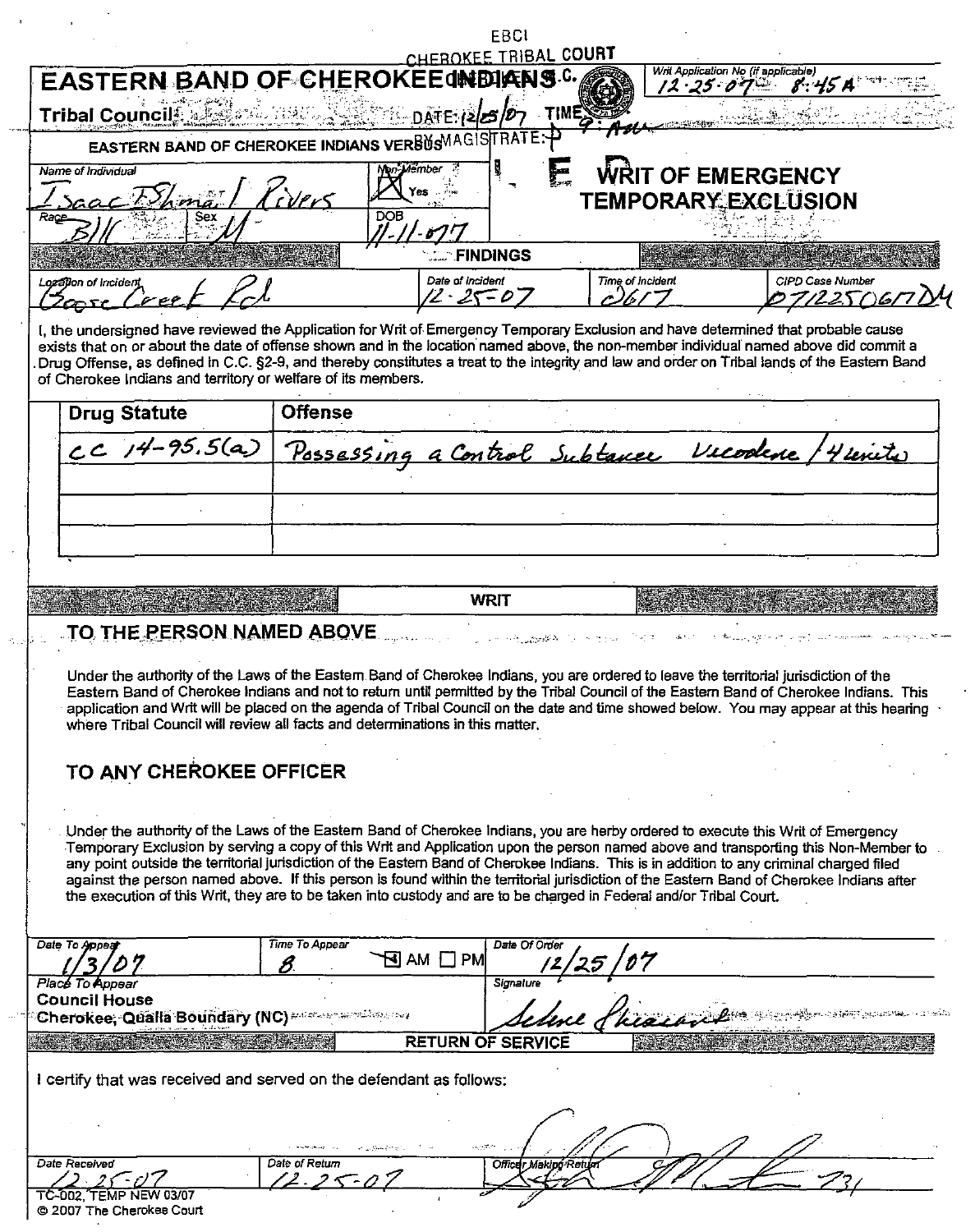|                                                                                                                                                                                                                        |                                  |        |      |                                      |                                                               | CHEROKEE, N.C.                      |                     |                                                                                                 |                          |
|------------------------------------------------------------------------------------------------------------------------------------------------------------------------------------------------------------------------|----------------------------------|--------|------|--------------------------------------|---------------------------------------------------------------|-------------------------------------|---------------------|-------------------------------------------------------------------------------------------------|--------------------------|
|                                                                                                                                                                                                                        | $\gamma_{\rm c}$ , which is $^4$ |        |      |                                      | EASTERN BAND OF GHEROKEE INDIANS<br>Tribal Coun&W MAGISTRATE: |                                     |                     |                                                                                                 |                          |
|                                                                                                                                                                                                                        |                                  |        |      |                                      | IDENTIFYING INFORMATION<br><b>ABOUT EXCLUDED INDIVIDUAL</b>   |                                     |                     |                                                                                                 |                          |
|                                                                                                                                                                                                                        |                                  |        |      | Writ Application No (if applicable). |                                                               | Date Issued (If applicable)         |                     | Designated Official (If applicable)                                                             |                          |
|                                                                                                                                                                                                                        | ساء مند فدايلتك تنسخ             |        |      | Name of Individual                   |                                                               | <b>INFORMATION ABOUT INVIDIUAL:</b> |                     |                                                                                                 |                          |
|                                                                                                                                                                                                                        |                                  |        |      | SCGC                                 | Street Address of Individual (No P.O. Box)                    | Guer5                               |                     |                                                                                                 |                          |
|                                                                                                                                                                                                                        |                                  |        | City |                                      |                                                               |                                     | <b>State</b><br>x/C | Zφ<br><u>38779</u>                                                                              |                          |
| Date of Birth                                                                                                                                                                                                          |                                  | Race:  |      | American Indian (Tribe               | White (Kallack   Asian/ Pacific Islander                      |                                     | Other               | Sex:                                                                                            | <b>EXAdale</b><br>Female |
| Height                                                                                                                                                                                                                 |                                  | Weight |      |                                      | Hair Color                                                    |                                     |                     | Eye Color                                                                                       |                          |
| Identifying Marks (List any marks, scars, tattoos)                                                                                                                                                                     |                                  |        |      |                                      |                                                               |                                     |                     |                                                                                                 |                          |
| Vehicle Description and License Plate Number:<br>Social Security Number of Individual                                                                                                                                  |                                  |        |      |                                      |                                                               |                                     |                     |                                                                                                 |                          |
| Is there any reason that a law enforcement officer should consider the individual a potential threat (i.e., carries concealed weapons<br>while drinking alcohol, has threatened an officer etc.)? $\Box$ Yes $\Box$ No | $368 - 84 - 3895$                |        |      |                                      | Telephone Number of Individual                                |                                     |                     | المحالفها للمسترسطين والمستعدد والمستحقة والمستحق فالمتعاط والمواردين المتحال والمحامل والأرابي |                          |
| If yes, specify the circumstances:                                                                                                                                                                                     |                                  |        |      |                                      | <b>COUNCIL PROCEEDINGS</b>                                    |                                     |                     |                                                                                                 |                          |
| Hearing Date                                                                                                                                                                                                           | <b>Result of Hearing</b>         |        |      |                                      |                                                               |                                     |                     | Signature                                                                                       |                          |
|                                                                                                                                                                                                                        |                                  |        |      |                                      |                                                               |                                     |                     |                                                                                                 |                          |
|                                                                                                                                                                                                                        |                                  |        |      |                                      |                                                               |                                     |                     |                                                                                                 |                          |
|                                                                                                                                                                                                                        |                                  |        |      |                                      |                                                               |                                     |                     |                                                                                                 |                          |
|                                                                                                                                                                                                                        |                                  |        |      |                                      |                                                               |                                     |                     |                                                                                                 |                          |
|                                                                                                                                                                                                                        |                                  |        |      |                                      |                                                               |                                     |                     |                                                                                                 |                          |
|                                                                                                                                                                                                                        |                                  |        |      |                                      |                                                               |                                     |                     |                                                                                                 |                          |
|                                                                                                                                                                                                                        |                                  |        |      |                                      |                                                               |                                     |                     |                                                                                                 |                          |
|                                                                                                                                                                                                                        |                                  |        |      |                                      |                                                               |                                     |                     |                                                                                                 |                          |
|                                                                                                                                                                                                                        |                                  |        |      |                                      |                                                               |                                     |                     |                                                                                                 |                          |
|                                                                                                                                                                                                                        |                                  |        |      |                                      | k <u>o v</u> iših vy <del>slika</del> n er                    |                                     | 16 T 22             |                                                                                                 |                          |
|                                                                                                                                                                                                                        |                                  |        |      |                                      |                                                               |                                     |                     |                                                                                                 |                          |
| gale a ligul monghi (31 ligul)                                                                                                                                                                                         |                                  |        |      |                                      |                                                               |                                     |                     |                                                                                                 |                          |
|                                                                                                                                                                                                                        |                                  |        |      |                                      |                                                               |                                     |                     |                                                                                                 |                          |
| $\mathcal{L}(\mathcal{E}_1)$ , and $\mathcal{E}_2$                                                                                                                                                                     |                                  |        |      |                                      |                                                               |                                     |                     |                                                                                                 |                          |
|                                                                                                                                                                                                                        |                                  |        |      |                                      |                                                               |                                     |                     |                                                                                                 |                          |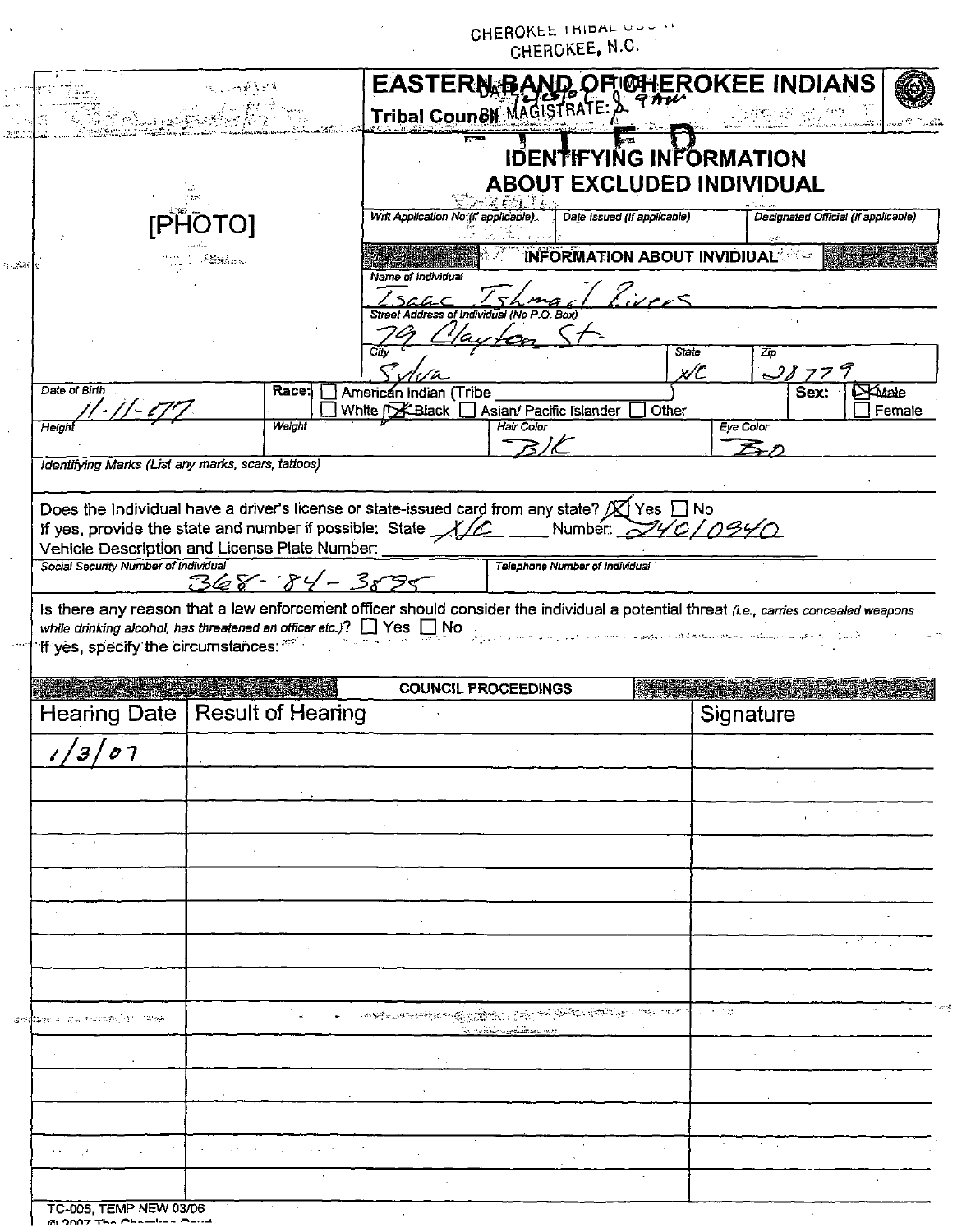|                                                                                                                                                            | <b>EASTERN BAND OF CHEROKET INDIANS</b> |                                                                               | File No. (If any)<br>CR D7-J76                                                                                                                                                                                | 776Z                                                                                                                                                                                                                                                                                                                                                                                                                                                                                                                                                                                                                                                                                                                                                                                                                                                                                                                                                                                                                                                                                                                                                                                                                                                                                                                                                                                                                                                                                                                                                                                     |
|------------------------------------------------------------------------------------------------------------------------------------------------------------|-----------------------------------------|-------------------------------------------------------------------------------|---------------------------------------------------------------------------------------------------------------------------------------------------------------------------------------------------------------|------------------------------------------------------------------------------------------------------------------------------------------------------------------------------------------------------------------------------------------------------------------------------------------------------------------------------------------------------------------------------------------------------------------------------------------------------------------------------------------------------------------------------------------------------------------------------------------------------------------------------------------------------------------------------------------------------------------------------------------------------------------------------------------------------------------------------------------------------------------------------------------------------------------------------------------------------------------------------------------------------------------------------------------------------------------------------------------------------------------------------------------------------------------------------------------------------------------------------------------------------------------------------------------------------------------------------------------------------------------------------------------------------------------------------------------------------------------------------------------------------------------------------------------------------------------------------------------|
| 2017                                                                                                                                                       | <b>P</b> : 24                           |                                                                               | For Victim                                                                                                                                                                                                    | <b>N</b> For Accused                                                                                                                                                                                                                                                                                                                                                                                                                                                                                                                                                                                                                                                                                                                                                                                                                                                                                                                                                                                                                                                                                                                                                                                                                                                                                                                                                                                                                                                                                                                                                                     |
| same Christ River                                                                                                                                          |                                         |                                                                               | Yidin                                                                                                                                                                                                         |                                                                                                                                                                                                                                                                                                                                                                                                                                                                                                                                                                                                                                                                                                                                                                                                                                                                                                                                                                                                                                                                                                                                                                                                                                                                                                                                                                                                                                                                                                                                                                                          |
|                                                                                                                                                            |                                         |                                                                               |                                                                                                                                                                                                               |                                                                                                                                                                                                                                                                                                                                                                                                                                                                                                                                                                                                                                                                                                                                                                                                                                                                                                                                                                                                                                                                                                                                                                                                                                                                                                                                                                                                                                                                                                                                                                                          |
|                                                                                                                                                            |                                         |                                                                               |                                                                                                                                                                                                               |                                                                                                                                                                                                                                                                                                                                                                                                                                                                                                                                                                                                                                                                                                                                                                                                                                                                                                                                                                                                                                                                                                                                                                                                                                                                                                                                                                                                                                                                                                                                                                                          |
|                                                                                                                                                            |                                         |                                                                               | ∐ Yes                                                                                                                                                                                                         | Jel No                                                                                                                                                                                                                                                                                                                                                                                                                                                                                                                                                                                                                                                                                                                                                                                                                                                                                                                                                                                                                                                                                                                                                                                                                                                                                                                                                                                                                                                                                                                                                                                   |
|                                                                                                                                                            |                                         |                                                                               |                                                                                                                                                                                                               |                                                                                                                                                                                                                                                                                                                                                                                                                                                                                                                                                                                                                                                                                                                                                                                                                                                                                                                                                                                                                                                                                                                                                                                                                                                                                                                                                                                                                                                                                                                                                                                          |
|                                                                                                                                                            |                                         |                                                                               | $\Box$ Yes                                                                                                                                                                                                    | ᇒ                                                                                                                                                                                                                                                                                                                                                                                                                                                                                                                                                                                                                                                                                                                                                                                                                                                                                                                                                                                                                                                                                                                                                                                                                                                                                                                                                                                                                                                                                                                                                                                        |
|                                                                                                                                                            |                                         |                                                                               | ∏ Yes                                                                                                                                                                                                         | N IV                                                                                                                                                                                                                                                                                                                                                                                                                                                                                                                                                                                                                                                                                                                                                                                                                                                                                                                                                                                                                                                                                                                                                                                                                                                                                                                                                                                                                                                                                                                                                                                     |
|                                                                                                                                                            |                                         |                                                                               | $\square$ Yes                                                                                                                                                                                                 | ਆ No                                                                                                                                                                                                                                                                                                                                                                                                                                                                                                                                                                                                                                                                                                                                                                                                                                                                                                                                                                                                                                                                                                                                                                                                                                                                                                                                                                                                                                                                                                                                                                                     |
|                                                                                                                                                            |                                         |                                                                               |                                                                                                                                                                                                               |                                                                                                                                                                                                                                                                                                                                                                                                                                                                                                                                                                                                                                                                                                                                                                                                                                                                                                                                                                                                                                                                                                                                                                                                                                                                                                                                                                                                                                                                                                                                                                                          |
| 5. Do you or your ancestors have any indian Blood?                                                                                                         |                                         |                                                                               | NI Yes                                                                                                                                                                                                        | No                                                                                                                                                                                                                                                                                                                                                                                                                                                                                                                                                                                                                                                                                                                                                                                                                                                                                                                                                                                                                                                                                                                                                                                                                                                                                                                                                                                                                                                                                                                                                                                       |
|                                                                                                                                                            |                                         |                                                                               |                                                                                                                                                                                                               |                                                                                                                                                                                                                                                                                                                                                                                                                                                                                                                                                                                                                                                                                                                                                                                                                                                                                                                                                                                                                                                                                                                                                                                                                                                                                                                                                                                                                                                                                                                                                                                          |
|                                                                                                                                                            |                                         |                                                                               |                                                                                                                                                                                                               | $\overline{\mathbf{M}}$ No                                                                                                                                                                                                                                                                                                                                                                                                                                                                                                                                                                                                                                                                                                                                                                                                                                                                                                                                                                                                                                                                                                                                                                                                                                                                                                                                                                                                                                                                                                                                                               |
|                                                                                                                                                            |                                         |                                                                               |                                                                                                                                                                                                               |                                                                                                                                                                                                                                                                                                                                                                                                                                                                                                                                                                                                                                                                                                                                                                                                                                                                                                                                                                                                                                                                                                                                                                                                                                                                                                                                                                                                                                                                                                                                                                                          |
|                                                                                                                                                            |                                         |                                                                               | $\Box$ Yes                                                                                                                                                                                                    | $\mathbf \Xi$ No                                                                                                                                                                                                                                                                                                                                                                                                                                                                                                                                                                                                                                                                                                                                                                                                                                                                                                                                                                                                                                                                                                                                                                                                                                                                                                                                                                                                                                                                                                                                                                         |
|                                                                                                                                                            |                                         |                                                                               | $\Box$ Yes                                                                                                                                                                                                    | on 12                                                                                                                                                                                                                                                                                                                                                                                                                                                                                                                                                                                                                                                                                                                                                                                                                                                                                                                                                                                                                                                                                                                                                                                                                                                                                                                                                                                                                                                                                                                                                                                    |
|                                                                                                                                                            |                                         |                                                                               |                                                                                                                                                                                                               |                                                                                                                                                                                                                                                                                                                                                                                                                                                                                                                                                                                                                                                                                                                                                                                                                                                                                                                                                                                                                                                                                                                                                                                                                                                                                                                                                                                                                                                                                                                                                                                          |
| Traditional Ceremonies, or Dance at Pow-Wows)?                                                                                                             |                                         |                                                                               | $\boxdot$ Yes                                                                                                                                                                                                 | $\Box$ No                                                                                                                                                                                                                                                                                                                                                                                                                                                                                                                                                                                                                                                                                                                                                                                                                                                                                                                                                                                                                                                                                                                                                                                                                                                                                                                                                                                                                                                                                                                                                                                |
|                                                                                                                                                            |                                         |                                                                               | INSTRUCTIONS: The Magistrate must consider all answers and information provided in response to questions No. 5-9, applying Cherokee-Law and.                                                                  |                                                                                                                                                                                                                                                                                                                                                                                                                                                                                                                                                                                                                                                                                                                                                                                                                                                                                                                                                                                                                                                                                                                                                                                                                                                                                                                                                                                                                                                                                                                                                                                          |
| Traditions, Treafies, and Acts of the United States Congress and decision of the Courts of the United States to determine whether the Affiant is an Indian |                                         |                                                                               |                                                                                                                                                                                                               |                                                                                                                                                                                                                                                                                                                                                                                                                                                                                                                                                                                                                                                                                                                                                                                                                                                                                                                                                                                                                                                                                                                                                                                                                                                                                                                                                                                                                                                                                                                                                                                          |
| DETERMINATION OF JURIDICTION                                                                                                                               |                                         |                                                                               |                                                                                                                                                                                                               |                                                                                                                                                                                                                                                                                                                                                                                                                                                                                                                                                                                                                                                                                                                                                                                                                                                                                                                                                                                                                                                                                                                                                                                                                                                                                                                                                                                                                                                                                                                                                                                          |
| SWORN AND SUBSCRIBED BEFORE ME                                                                                                                             | Date                                    | 12/25/07                                                                      |                                                                                                                                                                                                               |                                                                                                                                                                                                                                                                                                                                                                                                                                                                                                                                                                                                                                                                                                                                                                                                                                                                                                                                                                                                                                                                                                                                                                                                                                                                                                                                                                                                                                                                                                                                                                                          |
|                                                                                                                                                            |                                         | DEC 25 AM<br>1. Are you an enrolled member of any Federally Recognized Tribe? | Name and Address of Accused<br>Date of the Oliansa<br>Polential Ofienses<br><b>AFFIDAVIT OF JURISDICTION</b><br>9. Do you participate in Indian Social Life (i.e., Attend Indian Dinners, Community Meetings, | AFFIDAVIT OF JURISDICITION<br>INSTRUCTIONS: If the abswer to Question No. 1 is Yes then the Affiant is an Indian for the purposes of jurisdiction. If the answer is No. proceed to<br>2. Are you a first linear descendant under the laws of the Eastern Band of Cherokee Indians?<br>INSTRUCTIONS: If the answer to Crussion No. 2 is Yes then the Affiant is under the jurisdiction of the Charokee Court. If the answer is No, proceed to<br>3. (for Accused Only) Are you a citizen of any country other than the United States of America?<br>INSTRUCTIONS: If the answer to Question No. 3 is Yes then the Affiant is under the jurisdiction of the Cherokee Court. If the answer is No, proceed to.<br>$A.($ if the accused answers $\underline{Mo}$ to the preceeding questions) If it is determined that you are a non-<br>Indian and therefore not subject to prosecution by the Charokee Court, you may freely and<br>knowingly waive any objection to jurisdiction of the Cherokee Court. Would you like to do that?<br>INSTRUCTIONS: If the answer to Question No. 4 is Yes then the Affiant is under the jurisdiction of the Cherokee Court. If the answer is No, proceed to<br>INSTRUCTIONS: If the answer to Question No5 is No than the Affiant is an Non-Indian for the purposes of jurisdiction. If the answer is Yes, proceed to<br>6. Have you been provided formally or informally with any assistance that is reserved only for Indians? $\Box$ Yes<br>7. Do you enjoy the benefits of Tribal Affiliation (i.e., First Lineal Descendant, or other special status |

 $\mathcal{A}$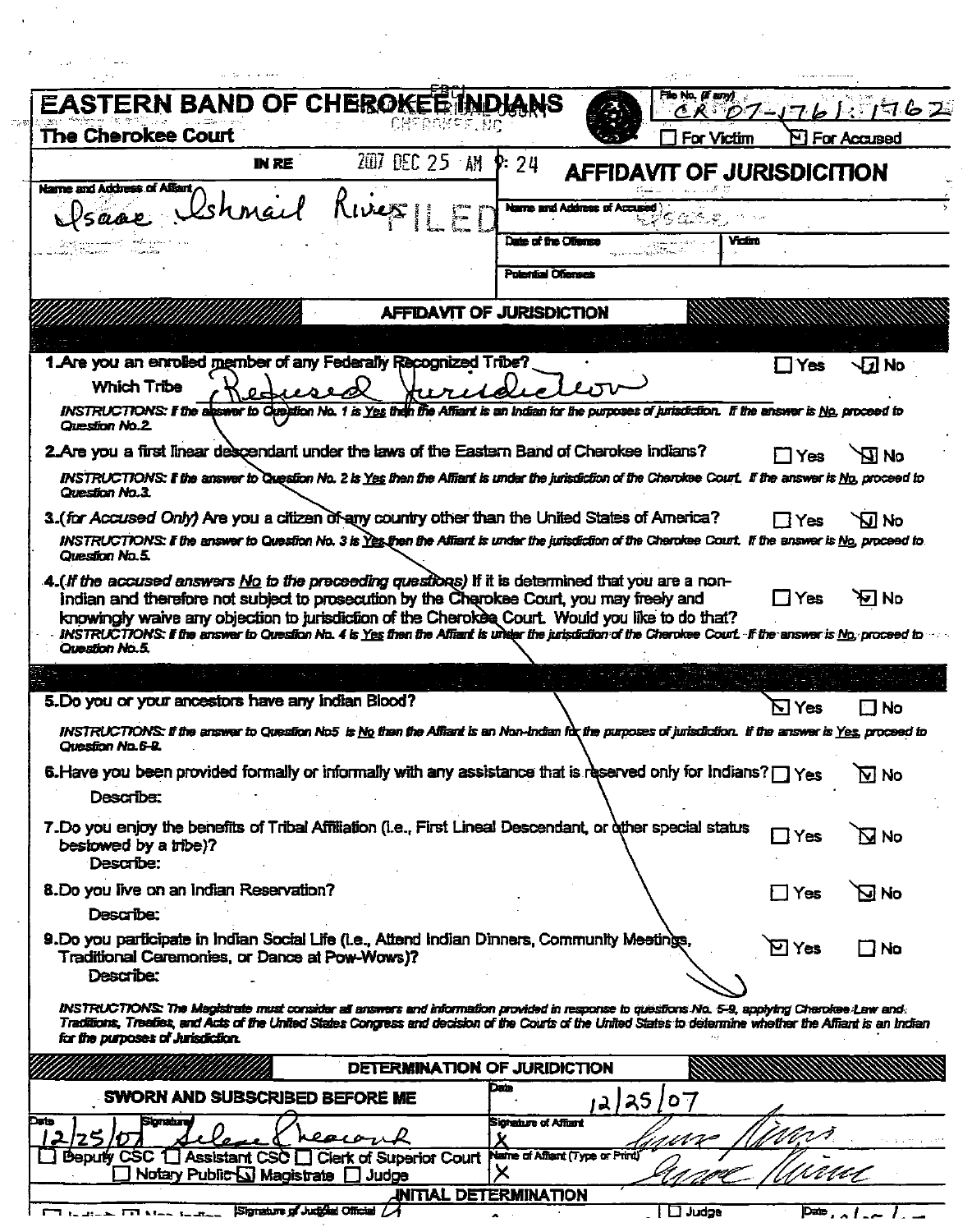# ARREST REPORT

 $\overline{a}$ 

|                               | <b>Agency Name</b>                  |                    |                                                                                               |                          |                      |                                             | ORI             |                                   |                           | Mo Date Year             | Date/Time of Arrest                            |             |            | OCA           |                       |                                          |                                 |      |
|-------------------------------|-------------------------------------|--------------------|-----------------------------------------------------------------------------------------------|--------------------------|----------------------|---------------------------------------------|-----------------|-----------------------------------|---------------------------|--------------------------|------------------------------------------------|-------------|------------|---------------|-----------------------|------------------------------------------|---------------------------------|------|
|                               |                                     |                    | Cherokee Indian Police Department                                                             |                          |                      |                                             |                 | <b>NC0870200</b>                  |                           | 12                       | 25   2007   6:17                               |             | Hrs.       |               |                       | 0712250617DM                             |                                 |      |
| AGENCY<br>INFO.               | Taken                               |                    | Fingerprint Card Check Digit # (CKN)                                                          |                          |                      |                                             |                 | <b>Arrest Tract</b>               |                           | Residence Tract          |                                                |             |            | Arrest Number |                       |                                          |                                 |      |
|                               | $\Box$ Prints<br><b>Photos</b>      |                    |                                                                                               |                          |                      |                                             |                 |                                   |                           | <b>Birdtown</b>          |                                                |             | 1          |               |                       |                                          |                                 |      |
|                               |                                     |                    | Name (Last, First, Middle)                                                                    |                          |                      |                                             |                 |                                   | D.O.B.                    | Age                      |                                                | Race        | <b>Sex</b> |               | <b>Place of Birth</b> |                                          | Country of                      |      |
|                               |                                     |                    |                                                                                               |                          |                      |                                             |                 |                                   |                           |                          |                                                |             |            |               |                       |                                          | Citizenship                     |      |
|                               |                                     |                    | Rivers, Isaac Ishmail                                                                         |                          |                      |                                             |                 |                                   | 11/11/1977                | 30                       |                                                | в           | М          |               |                       |                                          | บร                              |      |
|                               | <b>Current Address</b>              |                    |                                                                                               |                          |                      |                                             |                 |                                   | Phone                     |                          |                                                | Occupation  |            |               | <b>Resident</b>       |                                          | J Unknown                       |      |
|                               |                                     |                    | 79 Clayton St., Sylva, NC 28779                                                               |                          |                      |                                             |                 |                                   |                           |                          |                                                |             |            |               |                       | Non-Resident                             |                                 |      |
|                               | Employer's Name                     |                    |                                                                                               |                          |                      |                                             |                 | <b>Address</b>                    |                           |                          |                                                |             |            |               |                       | Phone                                    |                                 |      |
|                               |                                     |                    |                                                                                               |                          |                      |                                             |                 |                                   |                           |                          |                                                |             |            |               |                       |                                          |                                 |      |
|                               |                                     |                    | Also Known As (Allas Names)                                                                   |                          |                      |                                             |                 |                                   | Hgt                       | Wgt                      | Halt                                           |             | Eye        |               | <b>Skin Tone</b>      |                                          | <b>Consumed Drug/Alcohol</b>    |      |
| ARRESTEE INFORMATION          |                                     |                    |                                                                                               |                          |                      |                                             |                 |                                   | 5'07"                     | 180                      | <b>BLK</b>                                     |             |            |               |                       |                                          | $\Box$ Yes $\Box$ No $\Box$ Unk |      |
|                               |                                     |                    | Scars, Marks, Tattoos                                                                         |                          |                      |                                             |                 | Social Security #                 |                           |                          | <b>OLN and State</b>                           |             |            |               | Misc. # and Type      |                                          |                                 |      |
|                               |                                     |                    |                                                                                               |                          |                      |                                             |                 |                                   |                           |                          |                                                |             |            |               |                       |                                          |                                 |      |
|                               |                                     |                    |                                                                                               |                          |                      |                                             |                 |                                   |                           |                          |                                                |             |            |               |                       |                                          |                                 |      |
|                               |                                     |                    | <b>Nearest Relative Name</b>                                                                  |                          |                      |                                             |                 | <b>Address</b>                    |                           |                          |                                                |             |            |               |                       | Phone                                    |                                 |      |
|                               |                                     |                    | If Armed, Type of Weapon                                                                      |                          | On View              |                                             |                 | Criminal Summons                  |                           | <b>Place of Arrest</b>   |                                                |             |            |               |                       |                                          |                                 |      |
|                               |                                     |                    | 99 - Unknown/Not Stated                                                                       |                          |                      | Order for Arrest                            | $\Box$ Citation |                                   | $\square$ Warrant         |                          | Gosse Creek Rd., Cherokee, NC 28719            |             |            |               |                       |                                          |                                 |      |
|                               | Charge #1                           |                    |                                                                                               |                          | $\Box$ FeI           | Counts                                      |                 | <b>DCI Code</b>                   |                           |                          | Offense Jurisdiction (If not arresting agency) |             |            |               | Statute #             |                                          | Warr, Date                      |      |
| D<br>MFO                      |                                     |                    | Drugs (Poss Schedule III)                                                                     |                          | <b>Misd</b>          |                                             |                 |                                   | Swain Co.                 |                          |                                                |             |            |               |                       |                                          | Mo Date Yr                      |      |
|                               | Charge #2                           |                    |                                                                                               |                          | $\square$ Fel        | 4<br>Counts                                 |                 | (25.2[90-95(d)<br><b>DCI Code</b> |                           |                          | Offense Jurisdiction (if not arresting agency) |             |            |               | Statute #             |                                          | Warr. Date                      |      |
| ARREST                        |                                     |                    |                                                                                               |                          | $\square$ Misd       |                                             |                 |                                   |                           |                          |                                                |             |            |               |                       |                                          | Mo Date                         | - Yr |
|                               | Charge #3                           |                    |                                                                                               |                          |                      |                                             |                 |                                   |                           |                          |                                                |             |            |               |                       |                                          |                                 |      |
|                               |                                     |                    |                                                                                               |                          | $\Box$ Fel<br>∟ Misd | Counts                                      |                 | <b>DCI Code</b>                   |                           |                          | Offense Jurisdiction (if not arresting agency) |             |            |               | Statute #             |                                          | Warr. Date<br>Mo Date           | - Yr |
|                               |                                     |                    |                                                                                               |                          |                      |                                             |                 |                                   |                           |                          |                                                |             |            |               |                       |                                          |                                 |      |
|                               | VYR                                 |                    | <b>Make</b>                                                                                   | Model                    |                      | Style                                       |                 | Color                             | Lic/Lis                   |                          |                                                | Vin         |            |               |                       |                                          |                                 |      |
|                               |                                     |                    |                                                                                               |                          |                      |                                             |                 |                                   |                           |                          |                                                |             |            |               |                       |                                          |                                 |      |
| VEH INFO                      | Vehicle:                            | $\mathbf{1}$<br>2. | $\Box$ Left at Scene<br>Refeased to other at owners request                                   |                          | $\Box$ Secured       | $\Box$ Unsecure<br>Name of Other            |                 | Date/Time                         |                           |                          | Hrs.                                           |             |            |               |                       |                                          |                                 |      |
|                               |                                     |                    | $3.$ $\Box$ Impounded                                                                         | Place of Storage         |                      |                                             |                 |                                   |                           |                          |                                                |             |            |               |                       | Inventory on File?_                      |                                 |      |
|                               | Date/Time Confined                  |                    |                                                                                               |                          |                      | <b>Place Confined</b>                       |                 |                                   |                           |                          | Committing Magistrate                          |             |            |               |                       |                                          |                                 |      |
|                               |                                     |                    |                                                                                               | Hrs.                     |                      |                                             |                 |                                   |                           |                          |                                                |             |            |               |                       |                                          |                                 |      |
| CONFINED<br>BOND INFO.        | <b>Type Bond</b><br>Written Promise |                    | Unsecured                                                                                     |                          |                      | Amt. Bond                                   |                 |                                   | <b>Trial Date</b>         | Court of                 |                                                |             |            |               | City                  |                                          |                                 |      |
| <b>DND</b>                    | □ Secured                           |                    | □ No Bond □ Other                                                                             |                          |                      |                                             |                 |                                   |                           |                          |                                                |             |            |               |                       |                                          |                                 |      |
|                               |                                     |                    | Assisting Officer Name/ID Number                                                              |                          |                      |                                             |                 |                                   | Released By: Name/Dept/ID |                          |                                                |             |            |               |                       | Date/Time Released                       |                                 |      |
|                               |                                     |                    |                                                                                               |                          |                      |                                             |                 |                                   |                           |                          |                                                |             |            |               |                       |                                          |                                 | Hrs. |
| <b>Status</b>                 | L = Lost                            |                    | S = Stoien                                                                                    | R = Recovered            | D = Damaged          | $Z =$ Seized                                |                 | B = Burned                        |                           | C = Counterfeit / Forged |                                                | $F =$ Found |            |               |                       |                                          |                                 |      |
| Codea                         |                                     |                    | (Check "OJ" column if recovered for other jurisdiction)                                       |                          |                      |                                             |                 |                                   |                           |                          |                                                |             |            |               |                       | Check up to 3 types of activity for each |                                 |      |
|                               | DCI                                 | <b>Status</b>      | Quantity                                                                                      | <b>Type Measure</b>      |                      |                                             |                 | <b>Suspected Type</b>             |                           |                          |                                                | Possess     | Buy        | Sale          | Mfg.                  | Importing                                | Operating                       |      |
|                               |                                     |                    |                                                                                               |                          |                      |                                             |                 |                                   |                           |                          |                                                |             |            |               |                       |                                          |                                 |      |
|                               | н                                   | z                  | 4.00                                                                                          | DU                       |                      | <b>Other Narcotics</b>                      |                 |                                   |                           |                          |                                                | Χ           |            |               |                       |                                          |                                 |      |
| DRUGS<br>AT TIME<br>OF ARREST |                                     |                    |                                                                                               |                          |                      |                                             |                 |                                   |                           |                          |                                                |             |            |               |                       |                                          |                                 |      |
|                               |                                     |                    |                                                                                               |                          |                      |                                             |                 |                                   |                           |                          |                                                |             |            |               |                       |                                          |                                 |      |
|                               |                                     |                    | Name: Complainant                                                                             | Victim $\square$         |                      |                                             |                 | Address:                          |                           |                          |                                                |             |            |               | Phone:                |                                          |                                 |      |
| <b>COM-</b><br>PLAIN-<br>ANT  |                                     |                    |                                                                                               |                          |                      |                                             |                 |                                   |                           |                          |                                                |             |            |               |                       |                                          |                                 |      |
|                               |                                     |                    |                                                                                               |                          |                      |                                             |                 |                                   |                           |                          |                                                |             |            |               |                       |                                          |                                 |      |
|                               |                                     |                    | This Officer was responding a Domestic call on Goose Creek Rd. near the Locust Branch Rd      |                          |                      |                                             |                 |                                   |                           |                          |                                                |             |            |               |                       |                                          |                                 |      |
|                               |                                     |                    | entrance. Upon arrival to the area I was passing the entrance to the Rec. Park I noticed a    |                          |                      |                                             |                 |                                   |                           |                          |                                                |             |            |               |                       |                                          |                                 |      |
| NARRATIVE                     |                                     |                    | subject walking down on the left side of the roadway and another subject walking down on the  |                          |                      |                                             |                 |                                   |                           |                          |                                                |             |            |               |                       |                                          |                                 |      |
|                               |                                     |                    | right side of the right side of the roadway. As I was getting closer I recognized the subject |                          |                      |                                             |                 |                                   |                           |                          |                                                |             |            |               |                       |                                          |                                 |      |
|                               |                                     |                    | on the left side to be a female and that it was Ms. Carly Maples and I noticed that the       |                          |                      |                                             |                 |                                   |                           |                          |                                                |             |            |               |                       |                                          |                                 |      |
|                               |                                     |                    | Arresting Officer Signature/ID #                                                              |                          |                      | Date/Time Submitted                         |                 |                                   |                           | Supervisor Signature     |                                                |             |            |               |                       |                                          |                                 |      |
|                               |                                     |                    | Sergeant-K-9 Daryl D. Martin                                                                  |                          | 731                  | Date<br>Mo<br>25<br>12                      |                 | Yr<br>12007   7:14                | Hrs.                      |                          |                                                |             |            |               |                       |                                          |                                 |      |
| <b>STATUS</b>                 | <b>Case Status:</b>                 |                    |                                                                                               | <b>Case Disposition:</b> |                      |                                             |                 |                                   | <b>Arrestee Signature</b> |                          |                                                |             |            |               |                       |                                          |                                 |      |
|                               | $\Box$ Futher Inv.                  |                    | □ Closed                                                                                      |                          |                      | L. Cleared By Arrest / No Supplement Needed |                 |                                   |                           |                          |                                                |             |            |               |                       |                                          |                                 |      |
|                               | <b>I</b> Inactive                   |                    |                                                                                               | Arrest/No Investigation  |                      |                                             |                 |                                   |                           |                          |                                                |             |            |               |                       |                                          |                                 |      |

 $\bar{\mathbf{v}}$  $\ddot{\phantom{a}}$ 

 $\overline{a}$ 

DCI-608F

 $\overline{1}$ 

Rev. 3/92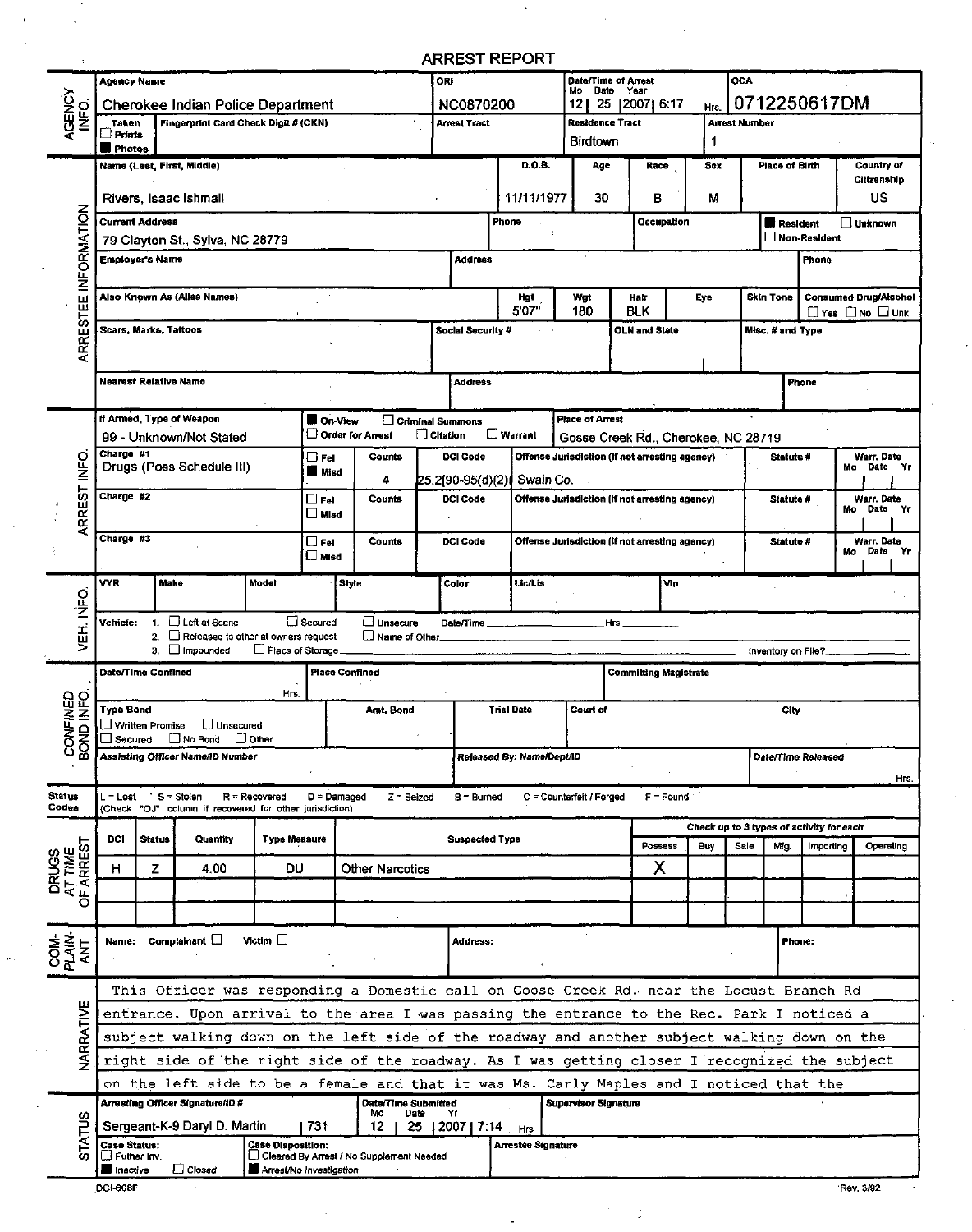| 1. AGENCY                                                                                                         | 2. ORI            | 3. CONTINUATION TO:                                  | 4. OCA FILE NO.  |
|-------------------------------------------------------------------------------------------------------------------|-------------------|------------------------------------------------------|------------------|
| Cherokee Indian Police Department                                                                                 | NC0870200         | <b>INVESTIGATION</b><br>ARREST<br>SUPPLEMENTARY INV. | 0712250617DM -   |
| <b>Narrative</b><br>subject on the right side was a male and learned that it was Isaac Ishmail Rivers of Sylva. I |                   |                                                      |                  |
| rolled my window down to see if could hear anything that the two might be saying to one another. I                |                   |                                                      |                  |
| noticed that Maples was upset and crying. I pulled my vehicle up towards the male subject and as I                |                   |                                                      |                  |
| was getting closer Rivers got down on to both of his knees. I got out of my patrol vehicle that was               |                   |                                                      |                  |
| when River had gotten back up to his feet.                                                                        |                   |                                                      |                  |
| As I was speaking to Maples and she was telling me and she then showed me her upper lip which I                   |                   |                                                      |                  |
| noticed that it was swollen and had been bleeding at one time. Rivers then started moving towards                 |                   |                                                      |                  |
| maples cussing her calling her; "a whore and a bitch, she wasn't worth it". I then was going to                   |                   |                                                      |                  |
| transport River to the Cherokee PD to find a place to hold him while he sobered up. I asked Rivers                |                   |                                                      |                  |
|                                                                                                                   |                   |                                                      |                  |
| if he had any weapons on him and I then asked if he wouldn't if I patted him down for my safety and               |                   |                                                      |                  |
| his. River said "sure I don't have any knives on me". I began patting Rivers down and I noticed                   |                   |                                                      |                  |
| that there was a bottle of some sort in the left hand front pants pocket. I began to pull the                     |                   |                                                      |                  |
| bottle out and River stated "he had Vicodine for his tooth ache, but he didn't have a perscription                |                   |                                                      |                  |
| for the Vicodine.                                                                                                 |                   |                                                      |                  |
| I placed River under arrest for Possession of a Schedule III. I the transported Rivers to the                     |                   |                                                      |                  |
| Cherokee PD and then before the Magistrate where he where an emergency exclusion was done on Rivers               |                   |                                                      |                  |
| to be exclude from the Reservation until 1/3/2007.                                                                |                   |                                                      |                  |
|                                                                                                                   |                   |                                                      |                  |
|                                                                                                                   |                   |                                                      |                  |
|                                                                                                                   |                   |                                                      |                  |
|                                                                                                                   |                   |                                                      |                  |
|                                                                                                                   |                   |                                                      |                  |
|                                                                                                                   |                   |                                                      |                  |
|                                                                                                                   |                   |                                                      |                  |
|                                                                                                                   |                   |                                                      |                  |
|                                                                                                                   |                   |                                                      |                  |
|                                                                                                                   |                   |                                                      |                  |
|                                                                                                                   |                   |                                                      |                  |
|                                                                                                                   |                   |                                                      |                  |
|                                                                                                                   |                   |                                                      |                  |
|                                                                                                                   |                   |                                                      |                  |
|                                                                                                                   |                   |                                                      |                  |
|                                                                                                                   |                   |                                                      |                  |
|                                                                                                                   |                   |                                                      |                  |
|                                                                                                                   |                   |                                                      |                  |
|                                                                                                                   |                   |                                                      |                  |
|                                                                                                                   |                   |                                                      |                  |
|                                                                                                                   |                   |                                                      |                  |
|                                                                                                                   |                   |                                                      |                  |
|                                                                                                                   |                   |                                                      |                  |
|                                                                                                                   |                   |                                                      |                  |
|                                                                                                                   |                   |                                                      |                  |
|                                                                                                                   |                   |                                                      |                  |
|                                                                                                                   |                   |                                                      |                  |
| Officer Name / ID                                                                                                 | Officer Signature | Date / Time Submitted                                | Page $A$ .       |
| Sergeant-K-9 Daryl D. Martin - 731<br><b>DCI-602 F</b>                                                            |                   | 12/25/2007<br>7:14                                   | <b>REV. 3/92</b> |

 $\mathcal{L}_{\text{max}}$  and  $\mathcal{L}_{\text{max}}$ 

 $\mathcal{A}^{\mathcal{A}}$ 

 $\sim$   $\sim$ 

 $\sim$   $\lambda$ 

 $\sim 10^7$ 

 $\bar{\mathcal{A}}$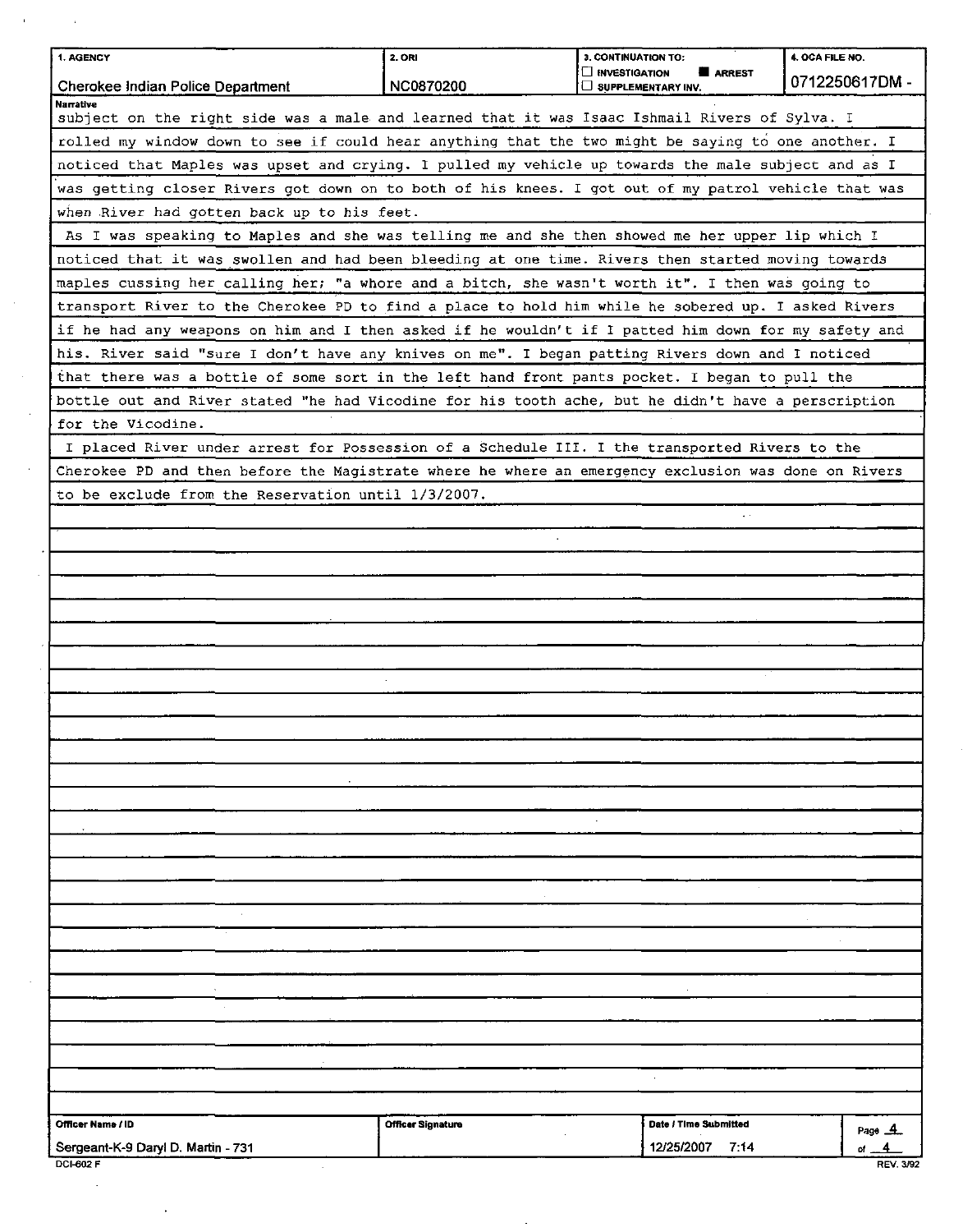# Chapter 2

#### EXCLUSION POWERS OF THE TRIBE\*

| Sec. 2-1.    | Power to exclude.                                        |
|--------------|----------------------------------------------------------|
| Sec. $2-2$ . | <b>Tribal Council proceedings.</b>                       |
| Sec. 2-3.    | Notice and legal defense rights.                         |
| Sec. 2-4.    | Terms of exclusion.                                      |
| Sec. 2-5.    | Votes required for exclusion.                            |
| Sec. 2-6.    | Enrolled members; permanent exclusion.                   |
| Sec. 2-7.    | Request for exclusion action.                            |
| Sec. 2-8.    | List of Convictions for which exclusion is a punishment. |
| Sec. 2-9.    | <b>Emergency Temporary Exclusion.</b>                    |

•Cross References—Civil procedures, ch. 1; exclusion or rejection of individuals for Tribal gaming, § 16- 9.01 et seq.; enrollment, ch. 49; Tribal government, ch 117.

#### Sec. 2-1. Power to exclude.

- (a) The Tribal Council shall have the power to exclude enrolled Tribal members for sexual offenses against minors, and for convictions for trafficking in controlled substance under Chapter 14 of the Cherokee Code. Tribal Council shall also have the authority to exclude enrolled Tribal members for violations of state and federal law where such offenses would constitute trafficking in controlled substance under the Cherokee Code if committed within the territory of the Eastem Band of Cherokee Indians.
- (b) The Tribal Council shall have the power to exclude other persons from Cherokee Trust lands when necessary to protect the integrity and law and order on Tribal lands and territory or the welfare of its members.
- (c) The Tribal Council shall have the power to exclude from or prohibit operation of a business on Cherokee trust lands or specific locations thereon, if the business threatens the health, safety or welfare of Tribal members or Tribal natural resources due to spills, accidents, illegal dumping, or other unauthorized releases of hazardous materials into the environment.

Notwithstanding any other provision of law, the Tribe reserves its sovereign immimity and shall not be liable for claims of loss, damage or injury resulting from exclusions.

(Ord. No. 92, 5-5-1994; Ord. No. 271, 7-24-1996: Ord. No. 630, 2-1-2007: Ord. No. 589,  $2 - 8 - 2007$ 

Cherokee Code Chapter 2 Chanees per Ord. No. 589. 2-8-2007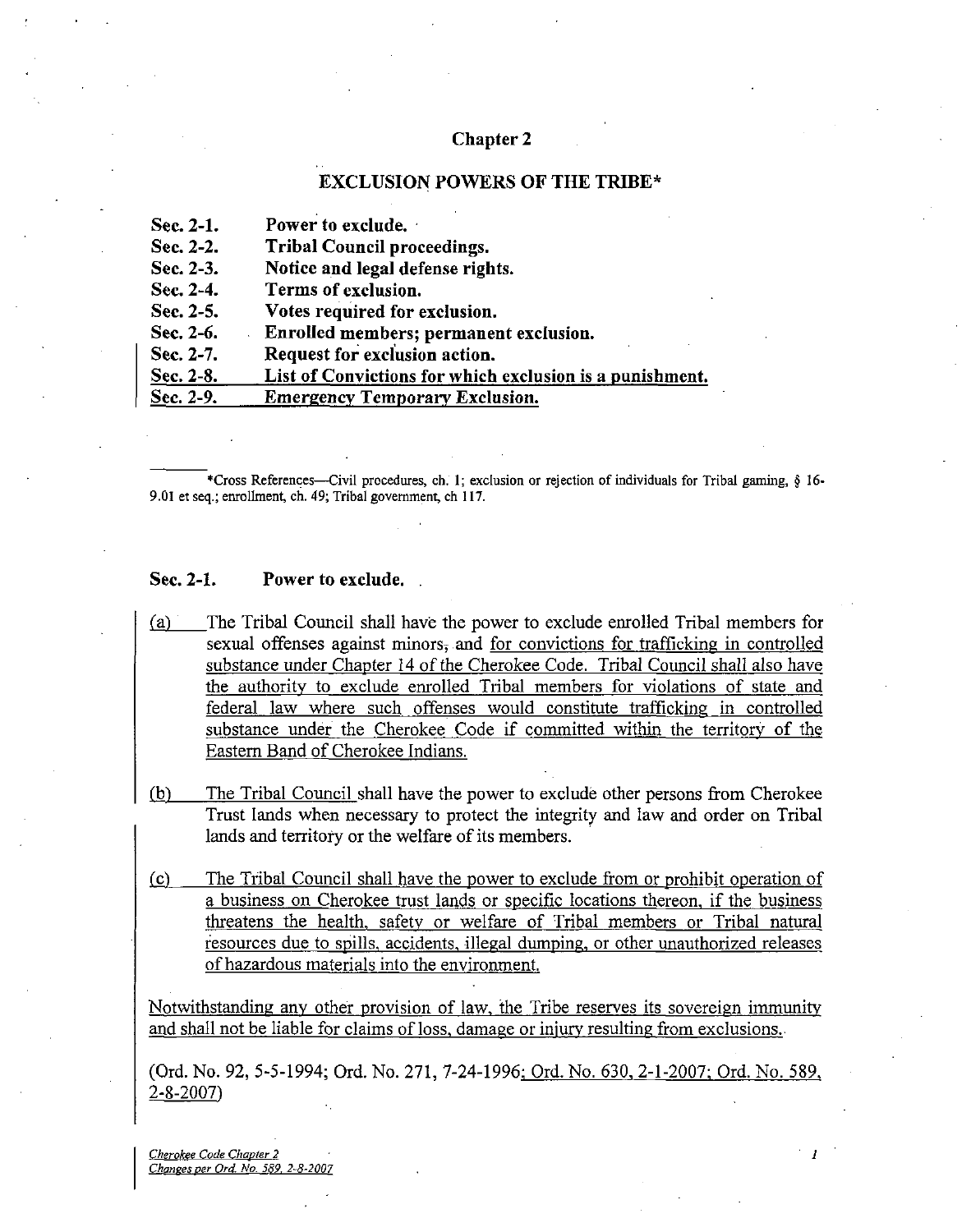# Sec. 2-2. Tribal Council proceedings.

The Tribal Council shall exercise its power to exclude persons from the Cherokee trust lands only in open session of the Council. Nothing in this section shall prohibit the issuance of Writs of Emergency Temporary Exclusion under 2-9 or the exclusion of persons under  $2-3(f)$ .

(Ord. No. 92, 5-5-1994; Ord. No. 589, 2-8-2007)

#### Sec. 2-3. Notice and legal defense rights.

- (a) The Tribal Council shall provide reasonable notice to all persons over whom it exercises the power or exclusion, together with hearing before the Tribal Council.
- (b) The Tribal Council shall provide not less than ten calendar day's written notice to such persons prior to hearing. For good cause shown, the Council can waive the ten-day period and exclude immediately.
- (c) Such persons shall be provided with a written statement of the grounds for the proposed exclusion at the same time notice of the hearing is served upon them.
- (d) Such persons shall have the right to appear in person before the Tribal Council, to be represented by legal counsel before the Tribal Council, to require all testimony to be under oath at such hearing, to subpoena witnesses in their behalf for such hearing, to confront or question witnesses bringing exclusion actions against them to the Tribal Council or testifying against them in such hearing.
- (e) Notice of exclusion hearings shall specify the duration of exclusion proposed for each individual.
- (f) Any person convicted of trafficking in controlled substance under Chapter 14 of the Cherokee Code shall not be allowed to enter the territory of the Eastern Band of Cherokee Indians until a hearing on exclusion is held by the Tribal Council. Such hearing shall, if possible, be held prior to their release from custody.

(Ord. No. 92, 5-5-1994; Ord. No. 271, 7-24-1996: Ord. No. 589. 2-8-2007)

#### Sec. 2-4. Terms of exclusion.

The Tribal Council may exclude persons from Cherokee trust lands for limited periods of time, indefinite periods of time or permanently.

 $\overline{a}$ 

(Ord.No. 92, 5-5-1994)

Cherokee Code Chapter 2 Changes per Ord. No. 589. 2-8-2007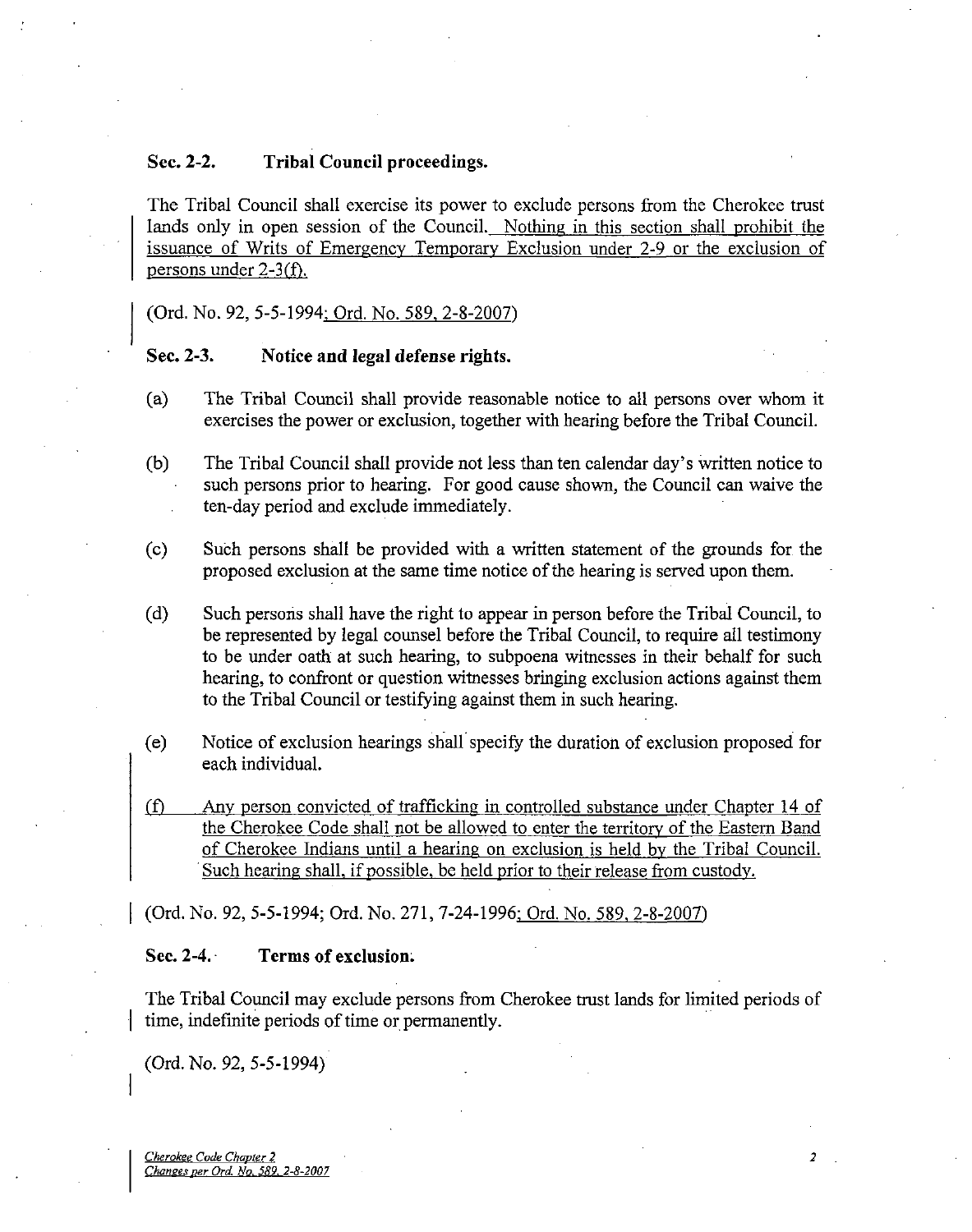### Sec. 2-5. Votes required for exclusion.

- (a) Exclusion of any person from Cherokee trust lands for a limited period of time not exceeding 90 days shall require a majority vote of the entire Tribal Council.
- (b) Exclusion of any person from Cherokee trust lands for more than 90 days or for an indefinite period to time shall require a two-thirds vote of the entire Tribal Council.
- (c) Permanent exclusion of any person from Cherokee trust lands shall require a three-fourths vote of the entire Tribal Council.
- (d) In this section, "a vote of the entire Tribal Council" means that the vote shall be calculated in the proportion of the number of Tribal Council members present at the exclusion hearing; provided, however, that not all Tribal Council members have to be present or vote at the hearing to satisfy this section, so long as not fewer than seven Council menibers are present and voting.

(Ord. No. 92, 5-5-1994; Ord. No. 530, 1-6-2005)

# Sec. 2-6. Enrolled members; permanent exclusion.

If an emolled Tribal member is permanently excluded from Cherokee trust lands, then the member's name shall be removed from the membership roll of the Tribe, and all privileges pertaining thereto shall immediately be suspended indefinitely. The removal of the person's name from the roll shall be submitted to the Superintendent of the Eastern Cherokee Agency for approval by the Secretary of the Interior or his authorized representative.

(Ord. No. 271, 7-24-1996)

#### Sec. 2-7. Request for exclusion action.

The persons with standing to bring a request to the Tribal Council for an exclusion action against a person who is subject to this Chapter are:

- (1) The Principal Chief
- (2) The Vice-Chief.
- (3) Members of the Tribal Council.
- (4) The Chief of the Cherokee Police Department.
- (5) The Tribal Prosecutor. •

(Ord. No. 271, 7-24-1996; Ord. No. 757, 5-16-2001: Ord. No. 589. 2-8-2007)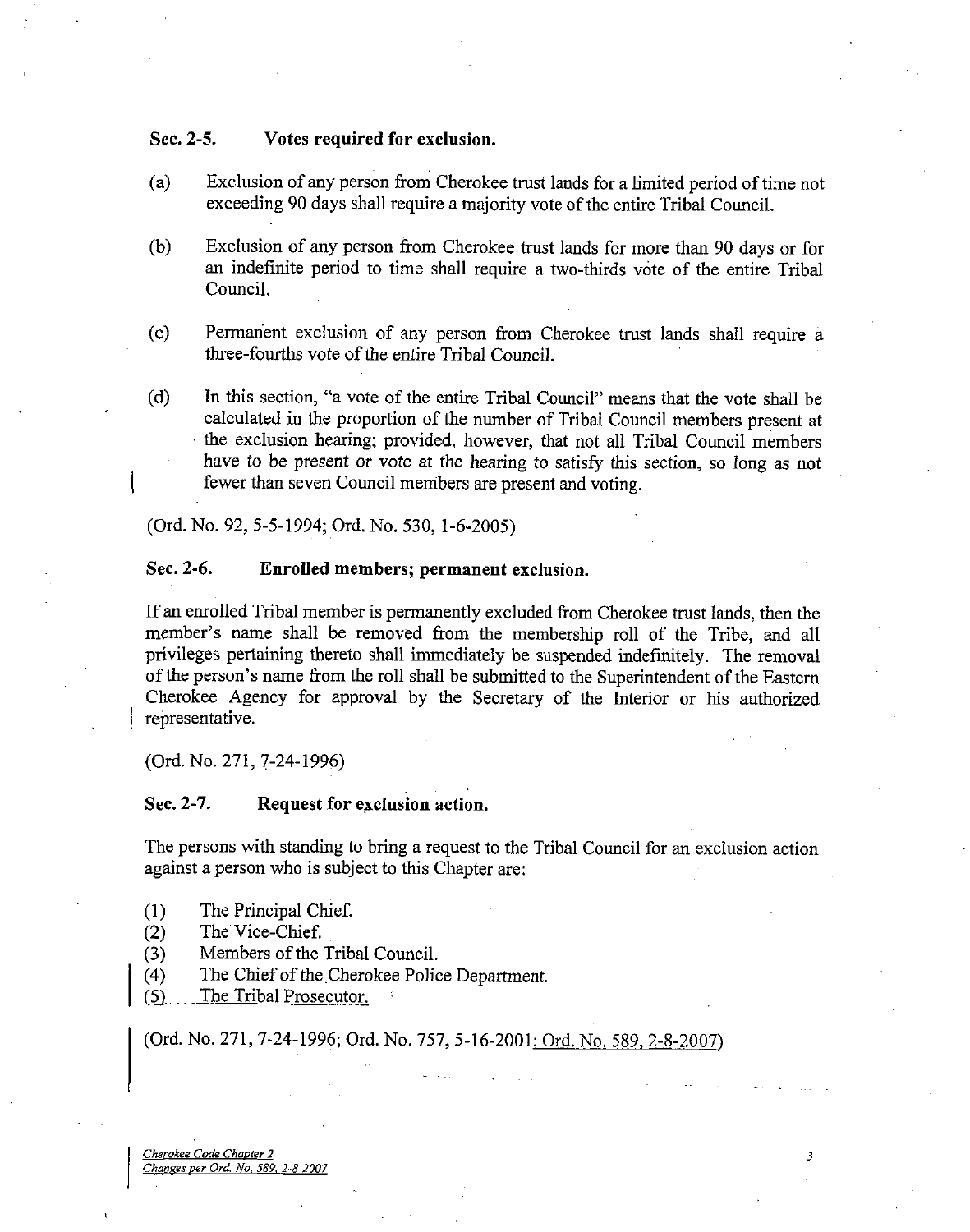### Sec. 2-8. List of Convictions for which exclusion is a punishment.

The Clerk of Cherokee Court shall semian ually provide Tribal Council with a list of all persons convicted of crimes during the preceding six months in which banishment is provided by statute. The list shall be transmitted no later than January 31, 2007 and every 6 months thereafter. The initial list shall include all persons convicted since April 1,2000.

(Ord. No. 589. 2-8-2007)

# Sec. 2-9. Emergency Temporary Exclusion.

(a) Definitions: For the purpose of this section the following definitions shall apply:

(1) Officer: A swom law enforcement officer of the Cherokee Police Department or any other law enforcement officer with the responsibility of enforcing Cherokee Law under authority of this code or a mutual aid agreement.

(2) Cherokee Officer: A swom law enforcement of the Cherokee Police .Department.

(3) Drug Offense: Any act which would violate the provisions of Article XVI of Chapter 14 ofthe Cherokee Code committed within the territorial jurisdiction of the Eastem Band of Cherokee Indians, whether or not the Cherokee Court has jurisdiction over the individual committing the offense. Considering all appropriate aggravating factors which may be present, the term "Drug Offense" shall not include any act which would be punished as a Class D offense under Cherokee law.

 $(4)$  Non-Member: Any person not officially enrolled as a tribal member in the Eastem Band of Cherokee Indians.

(5) Designated Official: An individual designated by Cherokee Law to enforce the provisions of this section by issuing Writs of Emergency Temporary Exclusion. Any magistrate of the Cherokee Court shall be a designated official for the purposes of this Chapter.

(6) Writ of Emergency Temporary Exclusion (Writ): A legally binding order issued by the designated official exercising the power of exclusion of Tribal Council excluding a non-member from the Cherokee Trust lands. The Writ shall clearly state on its face the dated, time and location of the next scheduled Tribal Council session. Unless renewed by a vote of the Tribal Council in open council, the Writ shall expire at the end of the next regularly scheduled Tribal Council meeting following its issuance.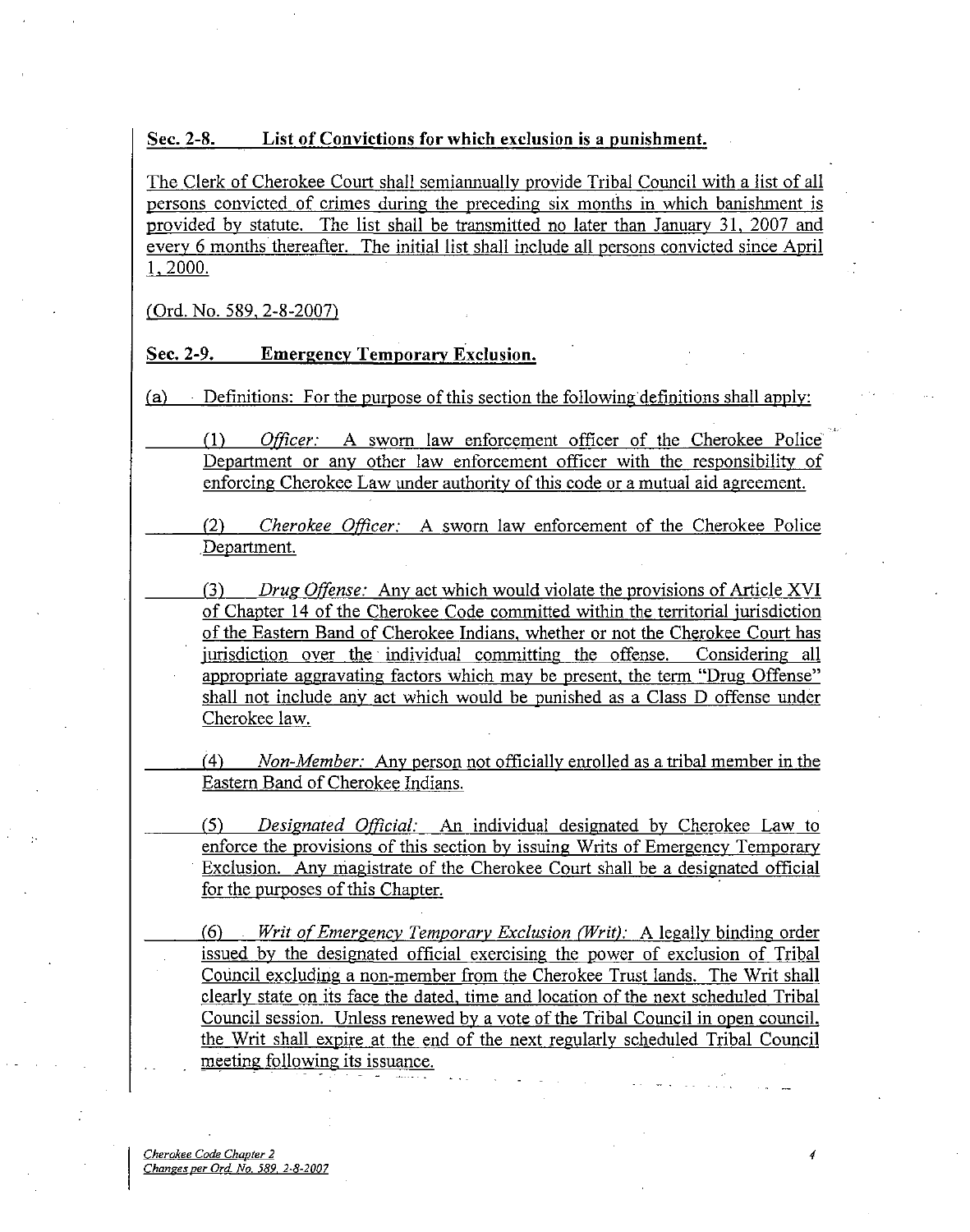- (b) When a Law. Enforcement Officer has probable cause to believe that a nonmember has committed a Drug Offence, the officer shall bring the non-member before the designated official without necessary delay to determine whether a Writ of Emergency Temporary Exclusion is necessary to protect the integrity and law and order on the Tribal lands and territory or the welfare of its members. The commission of any Drug Offense by a non-member shall constitute a per se threat to the integrity and law and order on Tribal lands and territory or the welfare of its members.
- (c) The officer shall complete a swom, written application for Writ of Emergency Temporary Exclusion. The application shall contain a written statement of the essential facts constituting the Drug Offense. If the application establishes probable cause to believe that a Drug Offense has been committed by a nonmember, the designated official must issue Writ of Emergency Temporary Exclusion. Without exception, a copy of the application and Writ and any appropriate information considered by the Designated Official shall be transmitted to the English Clerk of Tribal Council no later than the beginning of the next scheduled Tribal council or 72 hours after the application was considered, whichever is sooner.
- (d) Any Cherokee Officer shall be authorized to execute a Writ of Emergency Temporary Exclusion upon a named non-member. The Cherokee Officer shall execute the Writ by serving a copy of the Writ and application upon the nonmember and transporting the non-member to any location outside the territorial jurisdiction of the Eastern Band of Cherokee Indians.
- (e) The issuance and execution of a Writ of Emergency Temporary Exclusion shall be independent of any criminal charges filed against the non-member in Cherokee Court or any other jurisdiction.
- (f) Regardless of whether a writ is issued, the non-member shall be given notice of the next scheduled meeting of Tribal Council and the application and writ shall be placed upon the agenda. A decision by the Designated Official regarding probable cause shall not be binding on Tribal Council and hearing before Council shall require a de novo review of all appropriate facts and determinations. If no Writ is issued upon application, the Tribal Council may review the facts and hold a proceeding for non-emergency exclusion. At the designated meeting or any subsequent scheduled meeting. Tribal Council may renew the Writ until the next scheduled session, complete the process of formal exclusion under this chapter, or decline to take further action.
- (g) The requirements of Cherokee Code Sections  $2-2$ ,  $2-3$ ,  $2-4$ ,  $2-5$ , and  $2-7$  shall not apply to Writs of Temporary Emergency Exclusion issued under this section, but shall apply to all subsequent proceedings before Council.

(Ord. No. 589, 2-8-2007)

Cherokee Code Chapter 2 5 Changes per Ord. No. 589, 2-8-2007